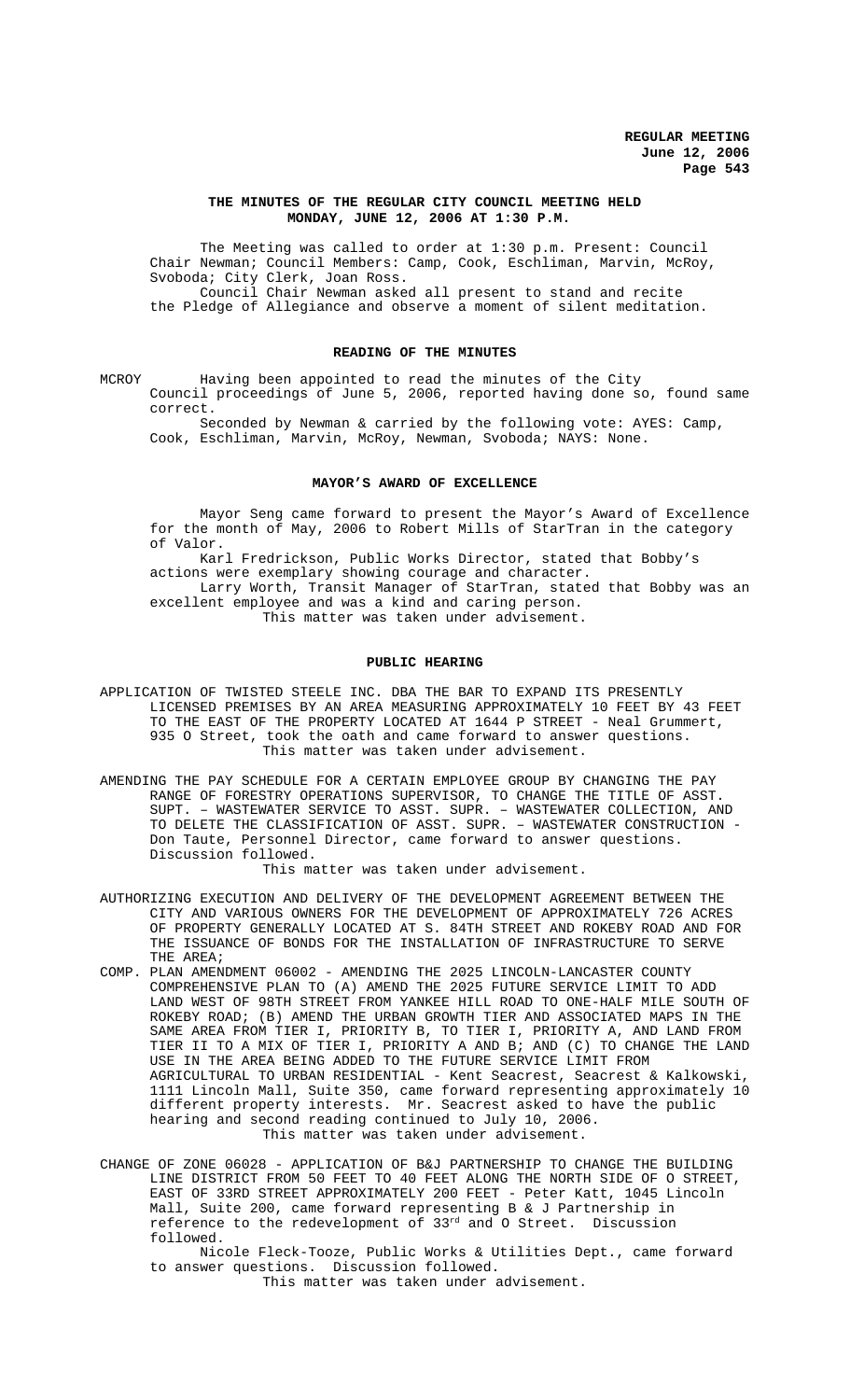CHANGE OF ZONE 06032 - AMENDING SECTION 27.69.300 OF THE LINCOLN MUNICIPAL CODE RELATING TO SPECIAL SIGN DISTRICTS TO ALLOW OCCUPANTS IN AREAS DESIGNATED BLIGHTED AND SUBSTANDARD, WHICH ARE BEING REDEVELOPED PURSUANT TO AN APPROVED REDEVELOPMENT PLAN, TO PETITION FOR THE CREATION OF A SPECIAL SIGN DISTRICT;

CHANGE OF ZONE 06031 - APPLICATION OF THE URBAN DEVELOPMENT DEPARTMENT AND OLSSON ASSOCIATES TO CREATE A SPECIAL SIGN DISTRICT FOR THE 48TH AND O STREETS REDEVELOPMENT PLAN AREA, GENERALLY LOCATED SOUTHEAST OF THE INTERSECTION OF SOUTH 48TH AND O STREETS - Mike Morosin, 2055 "S" Street, asked if each blighted area would have a special sign indicating such.

Brian Will, Planning Dept., came forward to answer Mr. Morosin's question, stating they would sign entire development area or a specific area case by case determination.

This matter was taken under advisement.

APPLICATION OF ARTURO'S RESTAURANT TO USE THE PUBLIC RIGHT-OF-WAY FOR THE INSTALLATION OF A CONCRETE SLAB FOR AN OUTDOOR DINING AREA ON PROPERTY GENERALLY LOCATED AT 803 Q STREET - Rene'Longoria, 803 Q Street, #150, came forward to answer questions. This matter was taken under advisement.

COMP. PLAN AMENDMENT 06003 - AMENDING THE 2025 LINCOLN-LANCASTER COUNTY COMPREHENSIVE PLAN, MOBILITY AND TRANSPORTATION SECTION, TO DESIGNATE THE EAST/WEST PORTION OF THE PHASE I ANTELOPE VALLEY ROADWAY PROJECT FROM FOUR LANES TO SIX LANES ON THE "PROJECTS & STUDIES: LINCOLN AREA STREET & ROADWAY IMPROVEMENT 2025" MAP - David Cary, Planning Dept., came forward to answer questions. Discussion followed. Nicole Fleck-Tooze came forward to answer questions. Discussion followed.

This matter was taken under advisement.

APPROVING THE EMERGENCY CARE FIVE-YEAR REVIEW DATED APRIL 2006 AND PROVIDING FOR THE DESIGNATION OF A THIRD PARTY TO FACILITATE AND IMPLEMENT THE REPORT AND RECOMMENDATIONS OF THE REVIEW COMMITTEE - Mike Spadt, Fire Chief, came forward with information from the Review Committee and to answer questions.

Joan Anderson, 733 Skyhawk Cr., came forward representing EMS, Inc. to answer questions and to hand out a status report stating the year long study will end in September. Discussion followed. Craig Mason 5950 Sunrise Rd., and Coby Mach representing LIBA came

forward with LIBA's recommendations. Discussion followed. Dana Roper, City Attorney, came forward to answer questions. Doug Wyatt, 927 N. 86<sup>th</sup> Street, member of the Task Force stated the intent was to vote for all 23 of the recommendations as listed in the report of the review committee.

This matter was taken under advisement.

- COOK Moved to waive the rules to change the order of the agenda and go back to Items 6 & 7 for Public Hearing. Seconded by Marvin & carried by the following vote: AYES: Camp, Cook, Eschliman, Marvin, McRoy, Newman, Svoboda; NAYS: None.
- ANNEXATION 06009 AMENDING THE LINCOLN CORPORATE LIMITS MAP BY ANNEXING APPROXIMATELY 3.25 ACRES OF PROPERTY GENERALLY LOCATED AT NORTH 1ST STREET AND FLETCHER AVENUE;

CHANGE OF ZONE 05002A - APPLICATION OF THE LINKS AT LINCOLN TO AMEND THE LINKS AT LINCOLN PLANNED UNIT DEVELOPMENT TO INCREASE THE AREA OF THE PUD AND FOR A CHANGE OF ZONE FROM AG AGRICULTURAL TO R-3 RESIDENTIAL PUD, WITH REQUESTED WAIVERS OF THE REQUIRED STREET TREES AND SIDEWALKS ON PROPERTY GENERALLY LOCATED AT NORTH 1ST STREET AND FLETCHER AVENUE - Kim Fugitt, 1165 Joyce, Fayetteville, AR, representing Lindsey Development of Arkansas, came forward to comment on this development and to answer questions. Discussion followed.

Tom Cjaka, Planning Dept., came forward to answer questions. Discussion continued.

This matter was taken under advisement.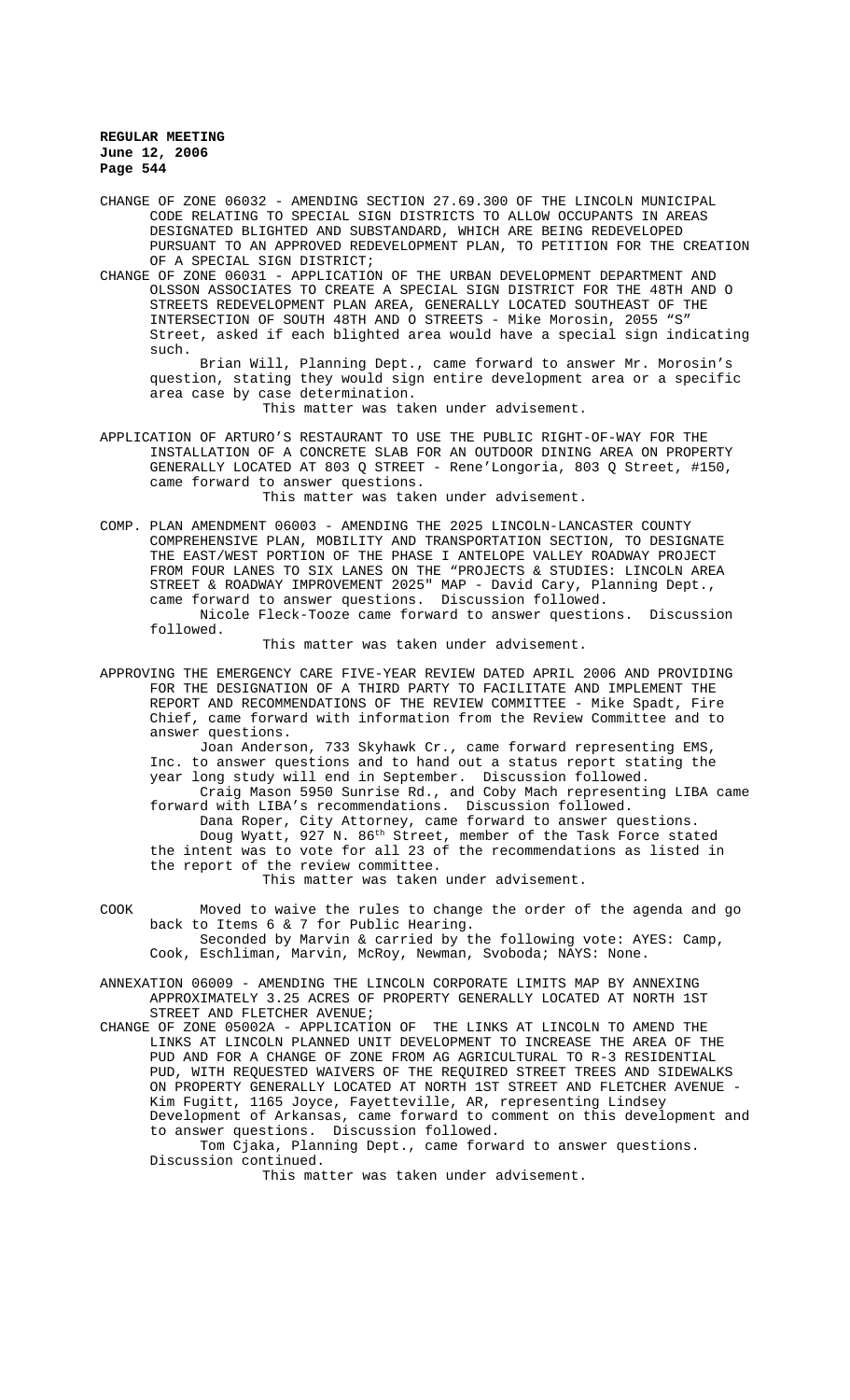APPROVING THE PRAIRIE VILLAGE NORTH CONDITIONAL ANNEXATION AND ZONING AGREEMENT BETWEEN THE CITY AND DUBOIS LAND LLC, PRAIRIE VILLAGE NORTH LLC, PRAIRIE HOME BUILDERS INC., ROLAND GROUP LLC, AND FAITH EVANGELICAL LUTHERAN CHURCH, RELATING TO THE ANNEXATION OF APPROXIMATELY 149.09 ACRES, GENERALLY LOCATED AT THE NORTHEAST CORNER OF N. 84TH STREET AND ADAMS STREET AND THE USE OF SAID 149.09 ACRES ALONG WITH APPROXIMATELY 23 ACRES LOCATED AT THE SOUTHEAST CORNER OF N. 84TH STREET AND ADAMS STREET UNDER A PLANNED UNIT DEVELOPMENT;

ANNEXATION 05013 - AMENDING THE LINCOLN CORPORATE LIMITS MAP BY ANNEXING APPROXIMATELY 149.09 ACRES OF PROPERTY GENERALLY LOCATED AT NORTH 84TH STREET AND ADAMS STREET - Peter Katt, 1045 Lincoln Mall, Suite 200, came forward representing Dubois Land LLC, to explain the amendment to this resolution and comment on this development. Discussion followed. Randy Hoskins, Traffic Engineering, came forward to answer

questions. Discussion followed.

This matter was taken under advisement.

APPROVING THE HIGHWAY 77 & WARLICK BOULEVARD CONDITIONAL ANNEXATION AND ZONING AGREEMENT AND AUTHORIZING THE ISSUANCE OF A WATER REVENUE OBLIGATION AND HIGHWAY ALLOCATION OBLIGATION TO EVIDENCE CERTAIN OF THE CITY'S OBLIGATIONS UNDER THE AGREEMENT;

ANNEXATION 05014 - AMENDING THE LINCOLN CORPORATE LIMITS MAP BY ANNEXING APPROXIMATELY 463.8 ACRES OF PROPERTY GENERALLY LOCATED AT SOUTH FOLSOM STREET AND WEST DENTON ROAD. (RELATED ITEMS: 06-78, 06-73, 06-74,  $06 - 75$ );

- CHANGE OF ZONE 05061 APPLICATION OF RIDGE DEVELOPMENT AND SOUTHVIEW INC. FOR A CHANGE OF ZONE FROM AG AGRICULTURAL DISTRICT AND AGR AGRICULTURAL RESIDENTIAL DISTRICT TO B-2 PLANNED NEIGHBORHOOD BUSINESS DISTRICT ON PROPERTY GENERALLY LOCATED AT SOUTH FOLSOM STREET AND WEST DENTON ROAD;
- CHANGE OF ZONE 05062 APPLICATION OF RIDGE DEVELOPMENT AND SOUTHVIEW INC. FOR A CHANGE OF ZONE FROM AG AGRICULTURAL DISTRICT AND AGR AGRICULTURAL RESIDENTIAL DISTRICT TO R-3 AND R-4 RESIDENTIAL DISTRICTS ON PROPERTY GENERALLY LOCATED AT SOUTH FOLSOM STREET AND WEST DENTON ROAD - Kent Seacrest, Seacrest & Kalkowski, 1111 Lincoln Mall, Suite 350, came forward along with Rick Kiolbasa of Dial Development Company in Omaha, to discuss the changes made on this project in compliance with Public Works' recommendations and to answer questions. Discussion followed. Richard Halvorsen, 6311 Inverness Road, came forward to express

his concerns of this project. Randy Hoskins came forward to answer Mr. Halvorsen's concerns. This matter was taken under advisement.

**\*\* END OF PUBLIC HEARING \*\***

## **COUNCIL ACTION**

### **LIQUOR RESOLUTIONS**

APPLICATION OF TWISTED STEELE INC. DBA THE BAR TO EXPAND ITS PRESENTLY LICENSED PREMISES BY AN AREA MEASURING APPROXIMATELY 10 FEET BY 43 FEET TO THE EAST OF THE PROPERTY LOCATED AT 1644 P STREET - CLERK read the following resolution, introduced by Robin Eschliman, who moved its

adoption:<br>A-83871 BE BE IT RESOLVED by the City Council of the City of Lincoln, Nebraska:

That after hearing duly had as required by law, consideration of the facts of this application, the Nebraska Liquor Control Act, and the pertinent City ordinances, the City Council recommends that the application of Twisted Steele Inc. dba The Bar to expand its licensed premises by the addition of an area measuring 10 feet by 43 feet to the east of the presently licensed premises located at 1644 P Street, Lincoln, Nebraska, be approved with the condition that the premise complies in every respect with all City and State regulations.

BE IT FURTHER RESOLVED that the City Clerk is directed to transmit a copy of this resolution to the Nebraska Liquor Control Commission. Introduced by Robin Eschliman

Seconded by McRoy & carried by the following vote: AYES: Camp, Cook, Eschliman, Marvin, McRoy, Newman, Svoboda; NAYS: None.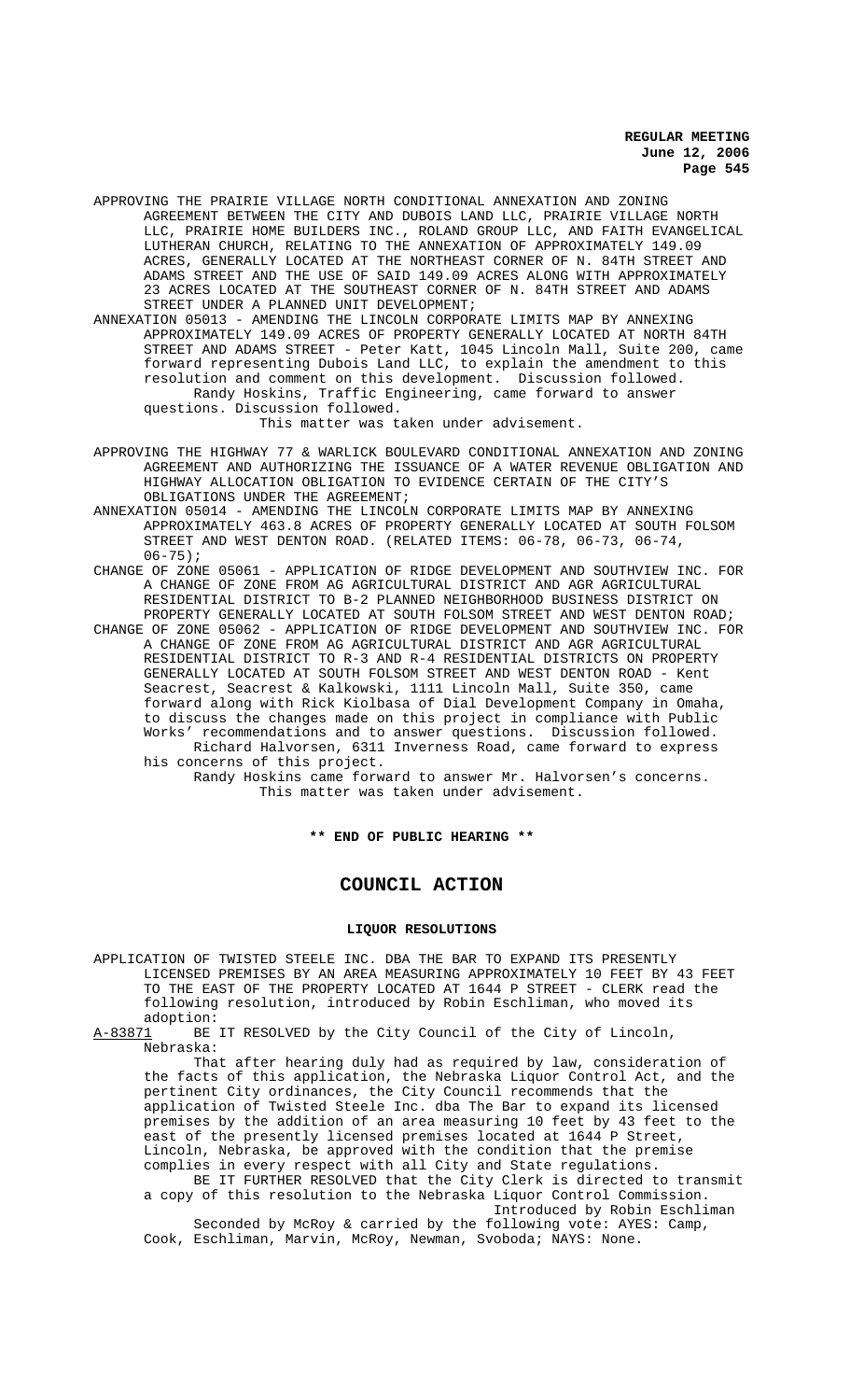# **ORDINANCES - 2ND READING & RELATED RESOLUTIONS (as required)**

- APPROVING A THIRTEEN-MONTH LEASE AGREEMENT BETWEEN THE CITY AND POLK COUNTY HEALTH DEPARTMENT FOR THE LEASE OF SPACE BY THE LINCOLN AREA AGENCY ON AGING FOR ITS LINCOLN INFORMATION FOR THE ELDERLY (LIFE) OFFICE AT 220 N. STATE STREET, OSCEOLA, NE - CLERK read an ordinance, introduced by Annette McRoy, accepting and approving a Lease Agreement between the City of Lincoln and Polk County Health Department for the lease of office space by the Lincoln Area Agency on Aging for its Lincoln Information For the Elderly (LIFE) Office at 330 N. State Street, Osceola, NE, for a thirteen month term from May 1, 2006 through May 31, 2007, the second time.
- AMENDING THE PAY SCHEDULE FOR A CERTAIN EMPLOYEE GROUP BY CHANGING THE PAY RANGE OF FORESTRY OPERATIONS SUPERVISOR, TO CHANGE THE TITLE OF ASST. SUPT. – WASTEWATER SERVICE TO ASST. SUPR. – WASTEWATER COLLECTION, AND TO DELETE THE CLASSIFICATION OF ASST. SUPR. – WASTEWATER CONSTRUCTION - CLERK read an ordinance, introduced by Annette McRoy, amending Section 1 of Ordinance No. 18594 relating to the pay schedules of employees whose classifications are assigned to the pay range which is prefixed by the letter "A", by amending the pay range of the job classification Forestry Operations Supervisor from (A11) to (A12); by amending the title of the current job classification "Asst. Supt. – Wastewater Service" to "Asst. Supt. - Wastewater Collection"; and deleting the job classification "Asst. Supt. - Wastewater Construction", the second time.
- AUTHORIZING EXECUTION AND DELIVERY OF THE DEVELOPMENT AGREEMENT BETWEEN THE CITY AND VARIOUS OWNERS FOR THE DEVELOPMENT OF APPROXIMATELY 726 ACRES OF PROPERTY GENERALLY LOCATED AT S. 84TH STREET AND ROKEBY ROAD AND FOR THE ISSUANCE OF BONDS FOR THE INSTALLATION OF INFRASTRUCTURE TO SERVE THE AREA. (RELATED ITEMS: 06-86, 06R-110) - PRIOR to reading:
- MARVIN Moved to have Public Hearing & 2<sup>nd</sup> Reading cont. to 7/10/06, 7-0. Seconded by Svoboda & carried by the following vote: AYES: Camp, Cook, Eschliman, Marvin, McRoy, Newman, Svoboda; NAYS: None.
- CLERK Read an ordinance, introduced by Annette McRoy, authorizing the issuance of a Highway Allocation Obligation of the City in an aggregate principal amount not to exceed four hundred seventy thousand and no/dollars (\$470,000.00); fixing in part and providing for the fixing in part of the details of the Highway Allocation Obligation; taking other action in connection with the foregoing; and related matters, the second time.
- COMP. PLAN AMENDMENT 06002 AMENDING THE 2025 LINCOLN-LANCASTER COUNTY COMPREHENSIVE PLAN TO (A) AMEND THE 2025 FUTURE SERVICE LIMIT TO ADD LAND WEST OF 98TH STREET FROM YANKEE HILL ROAD TO ONE-HALF MILE SOUTH OF ROKEBY ROAD; (B) AMEND THE URBAN GROWTH TIER AND ASSOCIATED MAPS IN THE SAME AREA FROM TIER I, PRIORITY B, TO TIER I, PRIORITY A, AND LAND FROM TIER II TO A MIX OF TIER I, PRIORITY A AND B; AND (C) TO CHANGE THE LAND USE IN THE AREA BEING ADDED TO THE FUTURE SERVICE LIMIT FROM AGRICULTURAL TO URBAN RESIDENTIAL. (RELATED ITEMS: 06-86, 06R-110)
- (ACTION DATE:  $6/19/06$ ) PRIOR to reading:<br>MARVIN Moved to have Public Hearing & 2<sup>nd</sup> R Moved to have Public Hearing &  $2<sup>nd</sup>$  Reading cont. to  $7/10/06$ , 7-0. Seconded by Svoboda & carried by the following vote: AYES: Camp, Cook, Eschliman, Marvin, McRoy, Newman, Svoboda; NAYS: None.
- ANNEXATION 06009 AMENDING THE LINCOLN CORPORATE LIMITS MAP BY ANNEXING APPROXIMATELY 3.25 ACRES OF PROPERTY GENERALLY LOCATED AT NORTH 1ST STREET AND FLETCHER AVENUE. (RELATED ITEMS: 06-87, 06-88) - CLERK read an ordinance, introduced by Annette McRoy, annexing and including the below described land as part of the City of Lincoln, Nebraska and amending the Corporate Limits Map attached to and made a part of Ordinance No. 18208, to reflect the extension of the corporate limits boundary of the City of Lincoln, Nebraska established and shown thereon, the second time.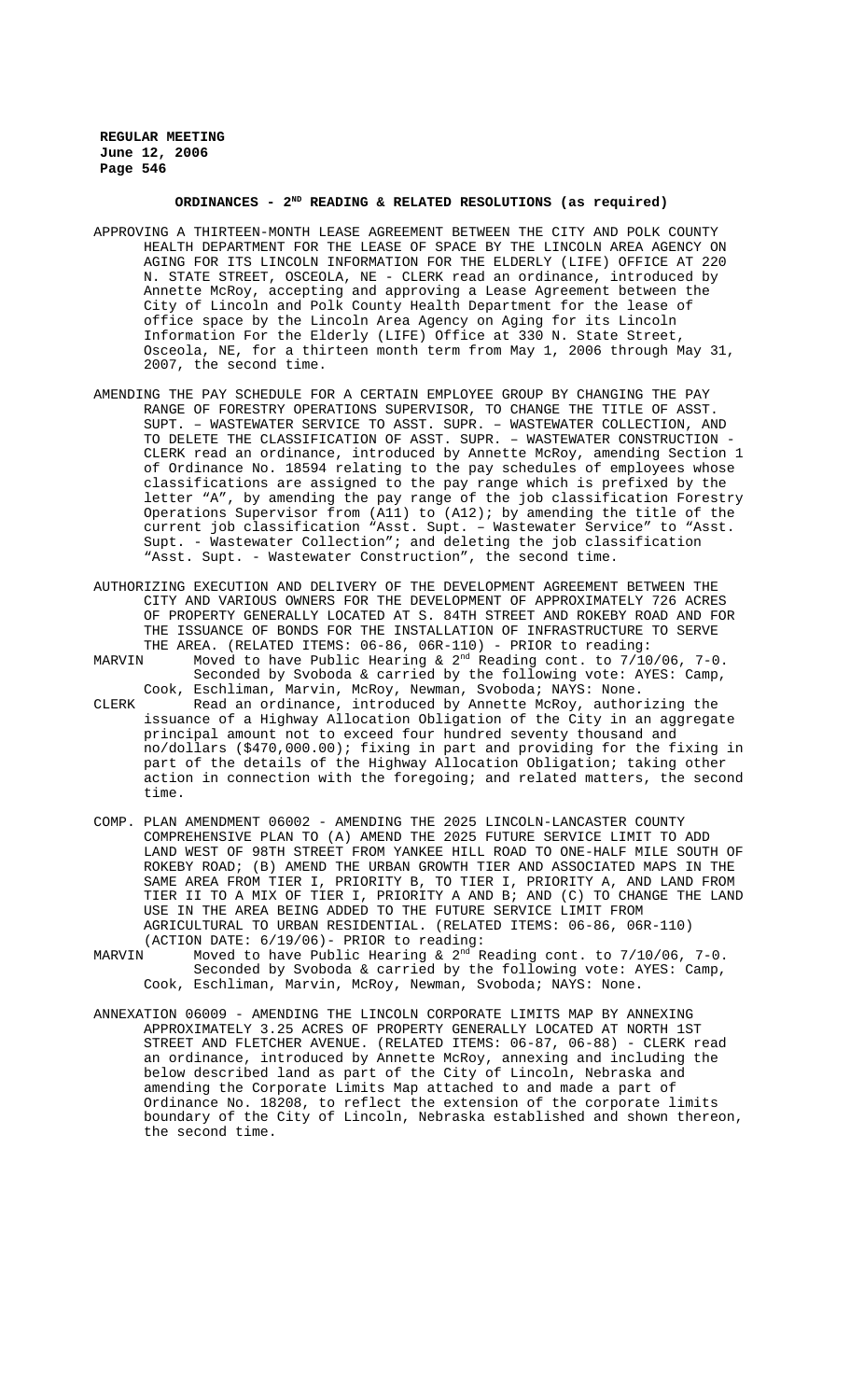- CHANGE OF ZONE 05002A APPLICATION OF THE LINKS AT LINCOLN TO AMEND THE LINKS AT LINCOLN PLANNED UNIT DEVELOPMENT TO INCREASE THE AREA OF THE PUD AND FOR A CHANGE OF ZONE FROM AG AGRICULTURAL TO R-3 RESIDENTIAL PUD, WITH REQUESTED WAIVERS OF THE REQUIRED STREET TREES AND SIDEWALKS ON PROPERTY GENERALLY LOCATED AT NORTH 1ST STREET AND FLETCHER AVENUE. (RELATED ITEMS: 06-87, 06-88) - CLERK read an ordinance, introduced by Annette McRoy, amending the City of Lincoln Zoning District Maps attached to and made a part of Title 27 of the Lincoln Municipal Code, changing the boundaries of the districts established and shown on said City of Lincoln Zoning District Maps as provided in Section 27.05.020 of the Lincoln Municipal Code and approving the designation of the area hereinafter described as a planned unit development, the second time.
- STREET NAME CHANGE 06001 RENAMING MEDINA DRIVE AS MEDINAH DRIVE GENERALLY LOCATED IN THE HIMARK 9TH ADDITION, LOCATED AT S. 90TH STREET AND OLD CHENEY ROAD - CLERK read an ordinance, introduced by Annette McRoy, changing the name of Medina Drive to Medinah Drive located generally at S. 90<sup>th</sup> Street and Old Cheney Road, in HiMark 9<sup>th</sup> Addition, as recommended by the Street Name Committee, the second time.
- CHANGE OF ZONE 06028 APPLICATION OF B&J PARTNERSHIP TO CHANGE THE BUILDING LINE DISTRICT FROM 50 FEET TO 40 FEET ALONG THE NORTH SIDE OF O STREET, EAST OF 33RD STREET APPROXIMATELY 200 FEET - CLERK read an ordinance, introduced by Annette McRoy, changing the building line district along the north side of O Street east of  $33<sup>rd</sup>$  Street from 50 feet to 40 feet, the second time.
- CHANGE OF ZONE 06032 AMENDING SECTION 27.69.300 OF THE LINCOLN MUNICIPAL CODE RELATING TO SPECIAL SIGN DISTRICTS TO ALLOW OCCUPANTS IN AREAS DESIGNATED BLIGHTED AND SUBSTANDARD, WHICH ARE BEING REDEVELOPED PURSUANT TO AN APPROVED REDEVELOPMENT PLAN, TO PETITION FOR THE CREATION OF A SPECIAL SIGN DISTRICT. (RELATED ITEMS: 06-91, 06-92) - CLERK read an ordinance, introduced by Annette McRoy, amending Section 27.69.300 of the Lincoln Municipal Code relating to Special Sign Districts to allow occupants in areas designated blighted and substandard which is being redeveloped pursuant to an approved Redevelopment Plan to petition for the creation of a special sign district; and repealing Section 27.69.300 of the Lincoln Municipal Code as hitherto existing, the second time.
- CHANGE OF ZONE 06031 APPLICATION OF THE URBAN DEVELOPMENT DEPARTMENT AND OLSSON ASSOCIATES TO CREATE A SPECIAL SIGN DISTRICT FOR THE 48TH AND O STREETS REDEVELOPMENT PLAN AREA, GENERALLY LOCATED SOUTHEAST OF THE INTERSECTION OF SOUTH 48TH AND O STREETS. (RELATED ITEMS: 06-91, 06-92) - CLERK read an ordinance, introduced by Annette McRoy, designating the 48th & O Streets Redevelopment Plan area as a special sign district in accordance with the provisions of § 27.69.300 of the Lincoln Municipal Code and adopting special criteria for signs in said district, the second time.

#### **RESOLUTIONS**

ACCEPTING THE REPORT OF NEW AND PENDING CLAIMS AGAINST THE CITY AND APPROVING DISPOSITION OF CLAIMS SET FORTH FOR THE PERIOD OF MAY 16 - 31, 2006 - CLERK read the following resolution, introduced by Annette McRoy, who moved its adoption:<br><u>A-83872</u> BE IT RESOLVE

BE IT RESOLVED by the City Council of the City of Lincoln, Nebraska:

That the claims listed in the attached report, marked as Exhibit "A", dated June 1, 2006, of various new and pending tort claims filed against the City of Lincoln with the Office of the City Attorney or the Office of the City Clerk, as well as claims which have been disposed of, are hereby received as required by <u>Neb. Rev. Stat.</u> § 13-905 (Reissue 1997). The dispositions of claims by the Office of the City Attorney, as shown by the attached report, are hereby approved:

| DENTED                        |            | ALLOWED OR SETTLED                       |           |
|-------------------------------|------------|------------------------------------------|-----------|
| Jack Crowley & Jeanie Crowley | NAS*       | Neal Barkley & Nancy Barkley \$ 7,500.00 |           |
| Ronald Tompkins               | \$4,789.00 | Zach Shefferd                            | 10,500.00 |
| Carolyn Daniels               | NAS*       | Lyndsey Roggow                           | 749.12    |
| Gaye B. Richardson            | 1,000.00   | Shannon Taylor                           | 2,750.00  |
|                               |            | Nebraska Wesleyan University             | 3,269.60  |
|                               |            | Farmers Mutual of Nebraska               |           |
|                               |            | (Claim No. A0602520)                     | 2,318.33  |
|                               |            | Continental Western Group                |           |
|                               |            | (Claim No. 10070567)                     | 629.30    |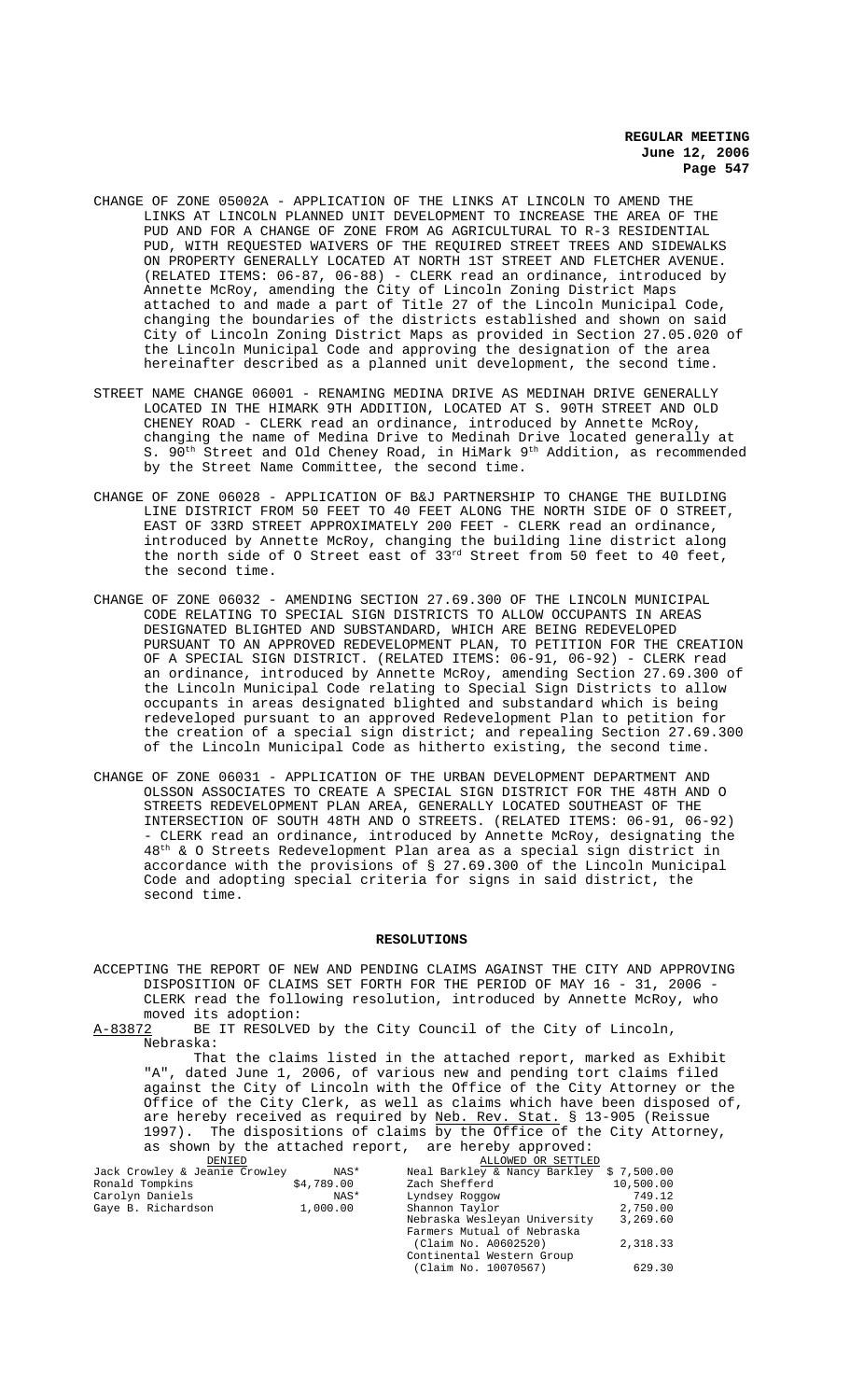\* No Amount Specified

The City Attorney is hereby directed to mail to the various claimants listed herein a copy of this resolution which shows the final disposition of their claim.

Introduced by Annette McRoy Seconded by Eschliman & carried by the following vote: AYES: Camp, Cook, Eschliman, Marvin, McRoy, Newman, Svoboda; NAYS: None.

APPLICATION OF ARTURO'S RESTAURANT TO USE THE PUBLIC RIGHT-OF-WAY FOR THE INSTALLATION OF A CONCRETE SLAB FOR AN OUTDOOR DINING AREA ON PROPERTY GENERALLY LOCATED AT 803 Q STREET - CLERK read the following resolution, introduced by Annette McRoy, who moved its adoption:<br>A-83873 WHEREAS, Arturo's Restaurant has submitted an

WHEREAS, Arturo's Restaurant has submitted an application for a permit to use the public right-of-way at 803 Q Street, for outdoor seating; and

WHEREAS, said applicant has submitted a letter of application and a site plan which are attached hereto, marked as Exhibit "A" and Exhibit "B" respectively, and made a part of this resolution by reference, to use the public right-of-way as above described; and

WHEREAS, said applicant has complied with all of the provisions of Chapter 14.54 of the Lincoln Municipal Code pertaining to such use. NOW, THEREFORE, BE IT RESOLVED by the City Council of the City of

Lincoln, Nebraska:

That the application aforesaid of Arturo's Restaurant to use the public right-of-way at 808 P Street for the purpose of installing a concrete slab to provide outdoor seating at the restaurant, be granted as a privilege only by virtue of and subject to strict compliance with the site plan, the letter of application, and the following terms and conditions, to wit:

1. That the permission herein granted is granted as a privilege only, and is subject to all the terms and conditions of Chapter 14.54 of the Lincoln Municipal Code including those provisions relating to the posting of a continuing bond in the amount of \$5,000, the filing of a certificate of insurance with a minimum combined single limit of \$500,000.00 aggregate for any one occurrence, and the payment of the annual fee for the use of the surface of the public right-of-way fixed at ten percent of the square foot value of the lot directly abutting such use multiplied by the square footage of the use of the space.

2. That said use shall be in full accordance with the aforesaid application, the site plan filed therewith, and with all applicable City ordinances and regulations.

3. The applicant, its heirs, successors or assigns shall save and keep the City free and harmless from any and all loss or damages or claims for damages arising from or out of the use of the public way

requested herein.<br>4. That That all work done under the authority of this resolution shall be subject to the inspection and approval of the Director of Public Works of the City of Lincoln.<br>5. The use of the public way

The use of the public way herein granted and the terms and conditions of this resolution shall be binding and obligatory upon the above-named applicant, its successors and assigns.

6. That within thirty (30) days from the adoption of this resolution, and before commencing any construction under the provisions hereof, the above-named applicant shall file an unqualified written acceptance of all the terms and conditions of this resolution with the City Clerk. Failure to do so will be considered a rejection hereof and all privileges and authorities hereunder granted shall thereupon automatically terminate.

Introduced by Annette McRoy Seconded by Marvin & carried by the following vote: AYES: Camp, Cook, Eschliman, Marvin, McRoy, Newman, Svoboda; NAYS: None.

APPLICATION OF SID AND CHERYL CONNOR TO USE THE PUBLIC RIGHT-OF-WAY FOR THE INSTALLATION OF A RAILING AND WHEELCHAIR RAMP AT 700 O STREET - CLERK read the following resolution, introduced by Annette McRoy, who moved

its adoption: WHEREAS, Sid and Cheryl Conner have submitted an application for a permit to use the public right-of-way at 700 O Street, for construction of a railing and wheelchair ramp; and

WHEREAS, said applicant has submitted a letter of application and a site plan which are attached hereto, marked as Exhibit "A" and Exhibit "B" respectively, and made a part of this resolution by reference, to use the public right-of-way as above described; and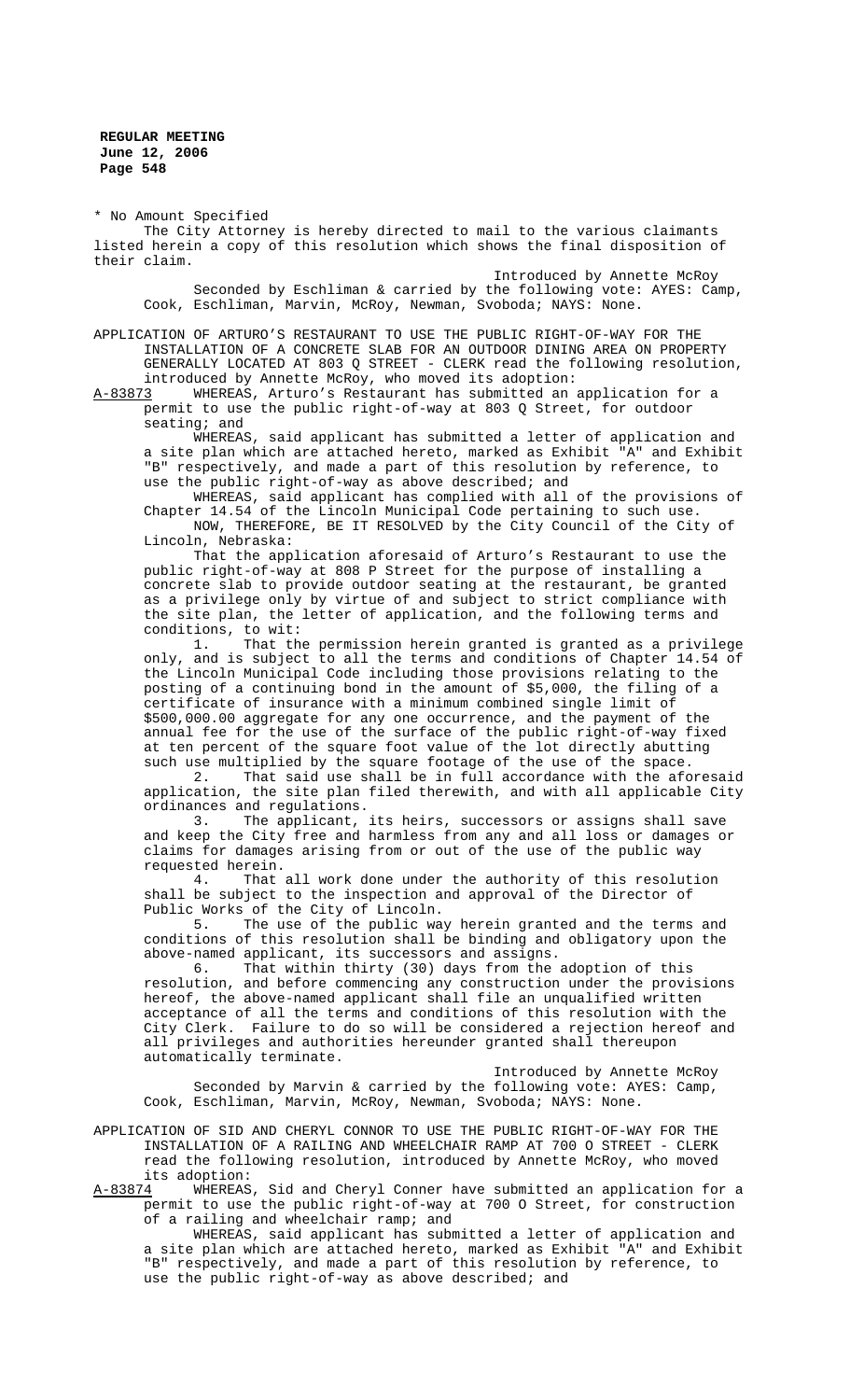WHEREAS, said applicant has complied with all of the provisions of Chapter 14.54 of the Lincoln Municipal Code pertaining to such use. NOW, THEREFORE, BE IT RESOLVED by the City Council of the City of Lincoln, Nebraska:

That the application aforesaid of Sid and Cheryl Conner to use the public right-of-way at 700 O Street for the purpose of constructing a railing and wheelchair ramp, be granted as a privilege only by virtue of and subject to strict compliance with the site plan, the letter of application, and the following terms and conditions, to wit:

1. That the permission herein granted is granted as a privilege only, and is subject to all the terms and conditions of Chapter 14.54 of the Lincoln Municipal Code including those provisions relating to the posting of a continuing bond in the amount of \$5,000, the filing of a certificate of insurance with a minimum combined single limit of \$500,000.00 aggregate for any one occurrence, and the payment of the annual fee for the use of the surface of the public right-of-way fixed at ten percent of the square foot value of the lot directly abutting such use multiplied by the square footage of the use of the space.

2. That said use shall be in full accordance with the aforesaid application, the site plan filed therewith, and with all applicable City ordinances and regulations.

3. The applicant, its heirs, successors or assigns shall save and keep the City free and harmless from any and all loss or damages or claims for damages arising from or out of the use of the public way requested herein.

4. That all work done under the authority of this resolution shall be subject to the inspection and approval of the Director of Public Works of the City of Lincoln.<br>5. The use of the public wa

The use of the public way herein granted and the terms and conditions of this resolution shall be binding and obligatory upon the above-named applicant, its successors and assigns.

6. That within thirty (30) days from the adoption of this resolution, and before commencing any construction under the provisions hereof, the above-named applicant shall file an unqualified written acceptance of all the terms and conditions of this resolution with the City Clerk. Failure to do so will be considered a rejection hereof and all privileges and authorities hereunder granted shall thereupon automatically terminate.

Introduced by Annette McRoy Seconded by Marvin & carried by the following vote: AYES: Camp, Cook, Eschliman, Marvin, McRoy, Newman, Svoboda; NAYS: None.

COMP. PLAN AMENDMENT 06003 - AMENDING THE 2025 LINCOLN-LANCASTER COUNTY COMPREHENSIVE PLAN, MOBILITY AND TRANSPORTATION SECTION, TO DESIGNATE THE EAST/WEST PORTION OF THE PHASE I ANTELOPE VALLEY ROADWAY PROJECT FROM FOUR LANES TO SIX LANES ON THE "PROJECTS & STUDIES: LINCOLN AREA STREET & ROADWAY IMPROVEMENT 2025" MAP - CLERK read the following

resolution, introduced by Annette McRoy, who moved its adoption:<br>A-83875 WHEREAS, the Planning Director on behalf of the Director o WHEREAS, the Planning Director on behalf of the Director of Public Works & Utilities, has made application to amend the 2025 Lincoln-Lancaster County Comprehensive Plan by revising the Mobility & Transportation section to designate the east/west portion of the Phase I Antelope Valley Roadway Project from four lanes to six lanes on the "Projects & Studies: Lincoln Area Street & Roadway Improvement 2025" map (Page F105 of the Comprehensive Plan); and

WHEREAS, the Lincoln City - Lancaster County Planning Commission has recommended approval of said proposed amendment.

NOW, THEREFORE, BE IT RESOLVED by the City Council of the City of Lincoln, Nebraska that the 2025 Lincoln-Lancaster County Comprehensive Plan be and the same is hereby amended in the following manner:

Amend the Projects and Studies: Lincoln Area Street & Roadway Improvements 2025 map on page F 105, as shown on Exhibit "A", to indicate:

1. A six lane plus turn lane future roadway improvement along the east/west diagonal Antelope Valley Roadway project from the 9th/10th Street connection east to Cornhusker Highway.

BE IT FURTHER RESOLVED that any other references in said plan which may be affected by the above-specified amendment be, and they hereby are amended to conform with such specific amendment.

Introduced by Annette McRoy Seconded by Marvin & carried by the following vote: AYES: Camp, Cook, Eschliman, Marvin, McRoy, Newman, Svoboda; NAYS: None.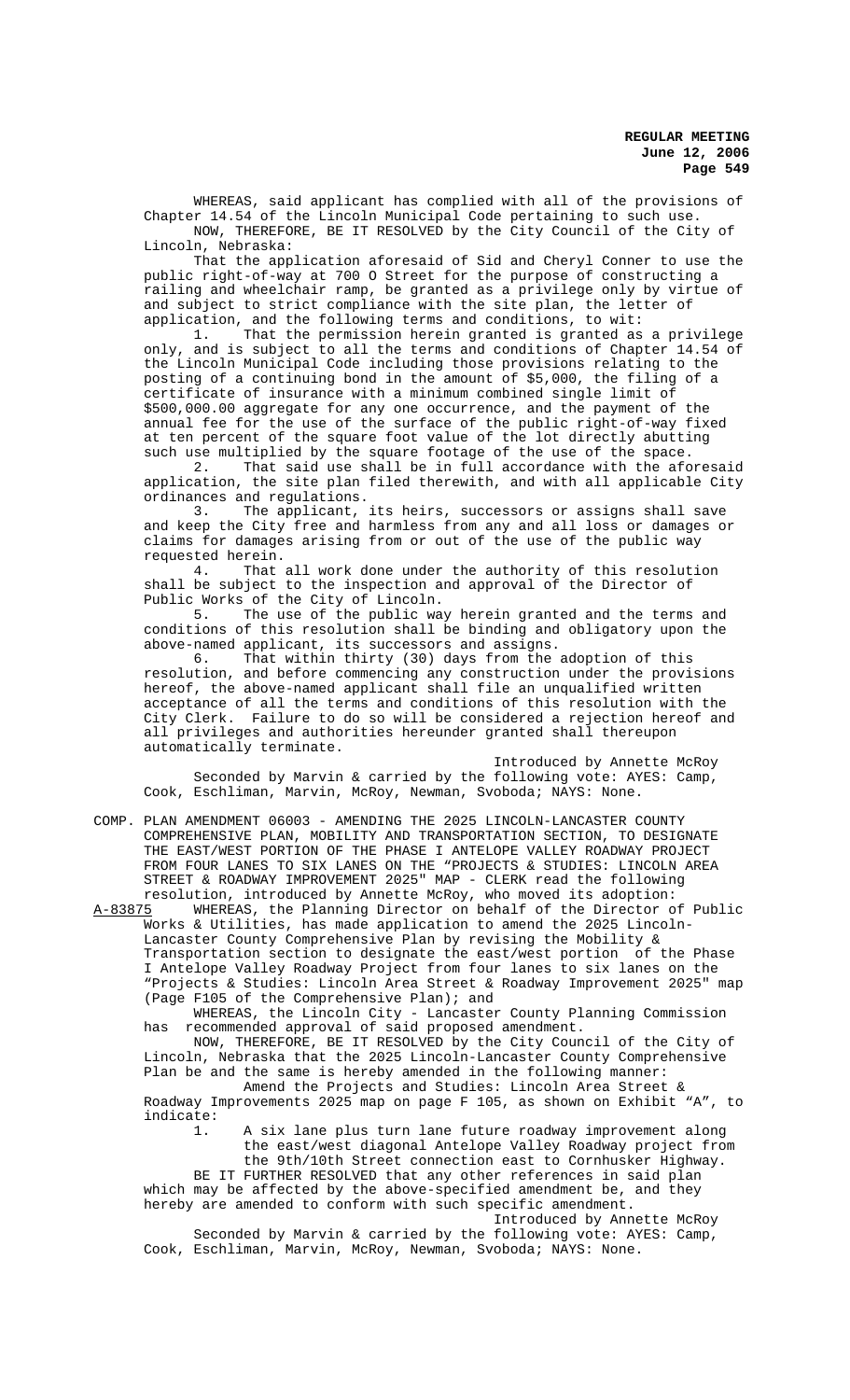APPROVING THE EMERGENCY CARE FIVE-YEAR REVIEW DATED APRIL 2006 AND PROVIDING FOR THE DESIGNATION OF A THIRD PARTY TO FACILITATE AND IMPLEMENT THE REPORT AND RECOMMENDATIONS OF THE REVIEW COMMITTEE - PRIOR to reading: CAMP Moved to amend Bill No. 06R-113S on page 1, at the end of line 18, add the following language: through further action of the City Council. Seconded by Svoboda & **LOST** by the following vote: AYES: Camp, Eschliman; NAYS: Cook, Marvin, McRoy, Newman, Svoboda.<br>MARVIN Moved to amend Bill No. 06R-113S on page 1, line Moved to amend Bill No. 06R-113S on page 1, line 12, strike "a designated third party" and insert in lieu thereof the following language: <u>EMS, Inc.</u> and on page 1, line 17, strike "a designated third party" and insert in lieu thereof the following language: EMS, Inc. Seconded by Cook & carried by the following vote: AYES: Camp, Cook, Eschliman, Marvin, McRoy, Newman, Svoboda; NAYS: None. COOK Offered a friendly amendment as follows: at line 16 after the word adopted; "with the exception of the ambulance rate increase which is now referred to the EMS Committee for its written recommendation and further action by the City Council" was accepted by Marvin. COOK Moved to amend Bill No. 06R-113S on page 1, after line 6, insert a new paragraph as follows: WHEREAS, the City of Lincoln currently provides emergency ambulance services in the county outside the city limits at a deficit of approximately \$300,000 annually and without an interlocal agreement in place to clarify legal and liability issues; 2. Delete lines 10 and 11 and insert in lieu thereof the following: WHEREAS, some of the recommendations have already been implemented and the City Council desires further examination of the medical impacts of the remaining recommendations; and; 3. Delete lines 14 through 18 and insert in lieu thereof the following: NOW, THEREFORE, BE IT RESOLVED BY THE City Council of the City of Lincoln, Nebraska, that the April 2006 Five-Year Review and its twenty-three (23) recommendations are hereby received for further consideration; and BE IT FURTHER RESOLVED that a designated third party be appointed to further consider and examine the recommendations for impacts on citizen health care delivery and to facilitate the implementation of those portions they find compatible with community goals for ambulance service while balancing the EMS budget; and BE IT FURTHER RESOLVED that the City Council of the City of Lincoln, Nebraska requests that the Administration enter into interlocal legal agreements by September 1, 2006 with the appropriate entities in the county to address liability concerns and to receive necessary compensation for the provision of ambulance service in the county by the City of Lincoln. Seconded by Marvin & carried by the following vote: AYES: Cook, Eschliman, Marvin, McRoy, Newman, Svoboda; NAYS: Camp. CLERK Read the following resolution, introduced by Jon Camp, who moved its adoption: A-83876 WHEREAS, in January of 2001 Lincoln Fire and Rescue became the

emergency and pre-hospital care provider and transport agency for the City of Lincoln; and

WHEREAS, in February of 2004 the non-emergent transport service was transferred to another provider; and

WHEREAS, the Lincoln Fire and Rescue has requested an annual \$250,000.00 subsidy from the General Fund of the City of Lincoln to balance its projected budget; and

WHEREAS, the City of Lincoln currently provides emergency ambulance services in the county outside the city limits at a deficit of approximately 4300,000 annually and without an interlocal agreement in place to clarify legal andn liability issues; and

WHEREAS, an independent review committee was formed to review all aspects of emergency care and has issued its Five-Year Review dated April 2006, with twenty-three (23) recommendations, a copy of which is attached to this Resolution; and

WHEREAS, the City Council is desirous of implementing the Five-Year Review and all twenty-three (23) recommendations; and

WHEREAS, some of the recommendations have already been implemented and the City Council desires further examination of the medical impacts of the remaining recommendations; and

WHEREAS, a designated third party EMS, Inc. may be able to mediate, coordinate and implement the report and recommendations to benefit the citizens of Lincoln.

NOW, THEREFORE, BE IT RESOLVED by the City Council of the City of Lincoln, Nebraska, that the April 2006 Five-Year Review and its twentythree (23) recommendations are hereby adopted; and

BE IT FURTHER RESOLVED that a designated third party be appointed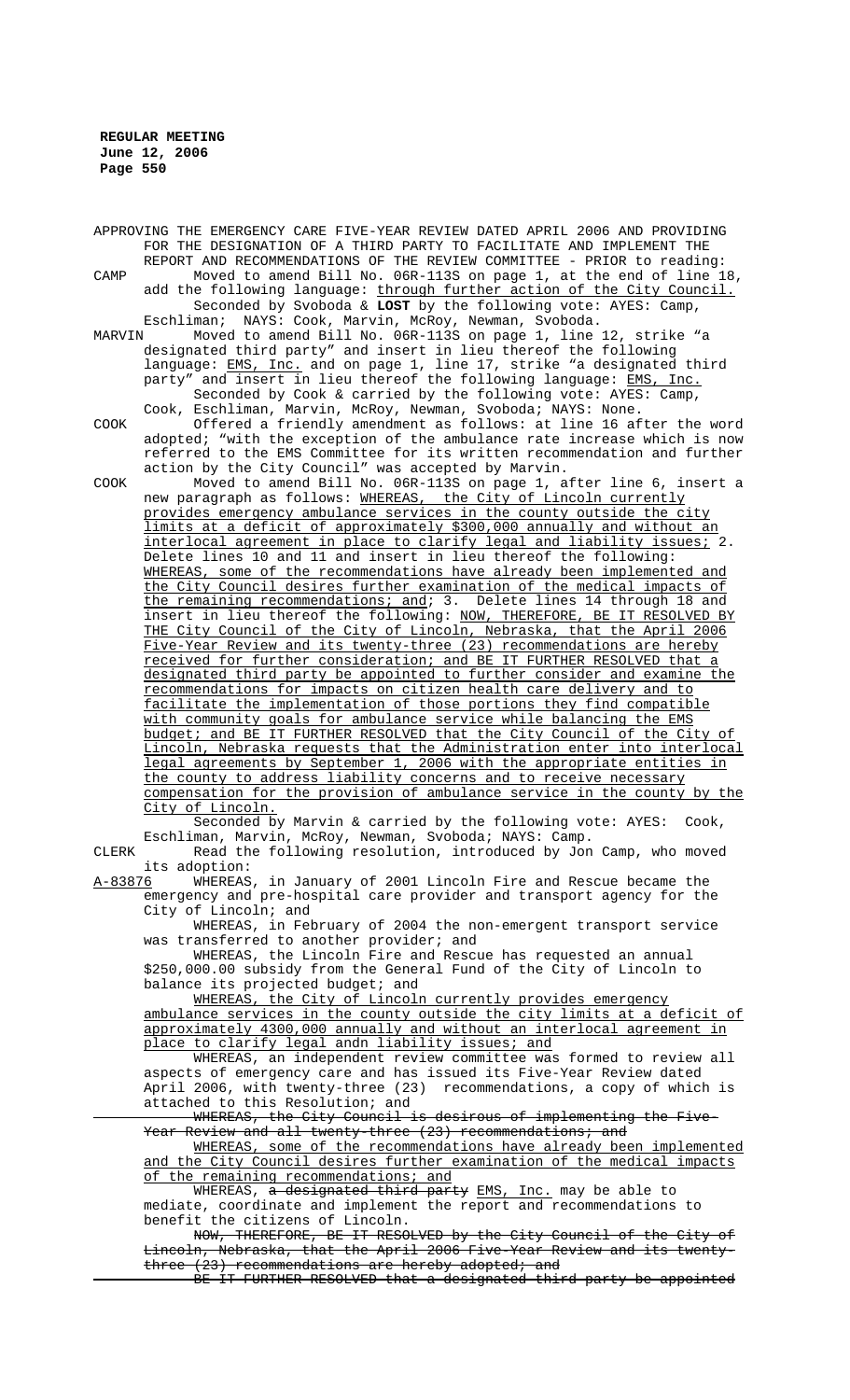to facilitate and implement the Report and recommendations of the review committee.

NOW, THEREFORE, BE IT RESOLVED BY THE City Council of the City of Lincoln, Nebraska, that the April 2006 Five-Year Review and its twentythree (23) recommendations are hereby received for further consideration; and

BE IT FURTHER RESOLVED that EMS, Inc. Be appointed to further consider and examine the recommendations for impacts on citizen health care delivery and to facilitate the implementation of those portions they find compatible with community goals for ambulance service while balancing the EMS budget; and

BE IT FURTHER RESOLVED that the City Council of the City of Lincoln, Nebraska requests that the Administration enter into interlocal legal agreements by September 1, 2006 with the appropriate entities in the county to address liability concerns and to receive necessary compensation or the provision of ambulance service in the county by the City of Lincoln.

WHEREAS, the rat resolution has been referred to EMS, Inc. For its written recommendation and further action by the City Council Introduced by Jon Camp

Seconded by Marvin & carried by the following vote: AYES: Cook, Eschliman, Marvin, McRoy, Newman, Svoboda; NAYS: Camp.

# **ORDINANCES - 3RD READING & RELATED RESOLUTIONS (as required)**

APPROVING THE PRAIRIE VILLAGE NORTH CONDITIONAL ANNEXATION AND ZONING AGREEMENT BETWEEN THE CITY AND DUBOIS LAND LLC, PRAIRIE VILLAGE NORTH LLC, PRAIRIE HOME BUILDERS INC., ROLAND GROUP LLC, AND FAITH EVANGELICAL LUTHERAN CHURCH, RELATING TO THE ANNEXATION OF APPROXIMATELY 149.09 ACRES, GENERALLY LOCATED AT THE NORTHEAST CORNER OF N. 84TH STREET AND ADAMS STREET AND THE USE OF SAID 149.09 ACRES ALONG WITH APPROXIMATELY 23 ACRES LOCATED AT THE SOUTHEAST CORNER OF N. 84TH STREET AND ADAMS STREET UNDER A PLANNED UNIT DEVELOPMENT - PRIOR to reading: COOK Moved to amend Bill No. 05R-262 in the following manner: 1. Divide Bill No. 05R-262 into two parts consisting of (a) 05R-262A and (b) 05R-262B as shown on attachments "A" and "B" attached hereto, respectively; 2. That the 10-27-05 Prairie Village North Conditional Annexation and Zoning Agreement, marked as Attachment "A" to Bill No. 05R-262 and the 11-10-05 Prairie Village North Conditional Annexation and Zoning Agreement, marked as Attachment "A" to motion to amend No. 1, be replaced and superceded by the 6-5-06 Prairie Village Center Conditional Annexation and Zoning Agreement, marked as Attachment "A" to Bill No. 05R-262A and by the 6-2-06 Prairie Village North Conditional Annexation and Zoning Agreement marked as Attachment "A" to Bill No. 05R-262B. Seconded by McRoy & carried by the following vote: AYES: Camp, Cook, Eschliman, Marvin, McRoy, Newman, Svoboda; NAYS: None.<br>MARVIN Moved to accept 05R-262 Substitute A signed by the app Moved to accept 05R-262 Substitute A signed by the applicant. Seconded by McRoy & carried by the following vote: AYES: Camp, Cook, Eschliman, Marvin, McRoy, Newman, Svoboda; NAYS: None. CLERK Read the following resolution, introduced by Jonathan Cook, who

moved its adoption:<br><u>A-83877</u> BE IT RESOLVE BE IT RESOLVED by the City Council of the City of Lincoln, Nebraska:

That the agreement titled Prairie Village Center Conditional Annexation and Zoning Agreement, which is attached hereto, marked as Attachment "A" and made a part hereof by reference, between the City of Lincoln and Dubois Land LLC, Prairie Village North LLC, Prairie Home Builders Inc., and Ryland Group LLC, outlining certain conditions and understandings relating to the annexation of approximately 88.80 acres located at N. 84th and Adams Street under a Planned Unit Development, is approved.

BE IT FURTHER RESOLVED that the Mayor is authorized to execute the Annexation Agreement on behalf of the City.

BE IT FURTHER RESOLVED that the City Clerk is directed to return two fully executed copies of this Agreement to Rick Peo, Chief Assistant City Attorney, for distribution to the Owners.

BE IT FURTHER RESOLVED that the City Clerk is directed to record the Annexation Agreement or a summary memorandum thereof with the Register of Deeds, filing fees to be paid by the Owners.

Introduced by Jonathan Cook Seconded by McRoy & carried by the following vote: AYES: Camp, Cook, Eschliman, Marvin, McRoy, Newman, Svoboda; NAYS: None.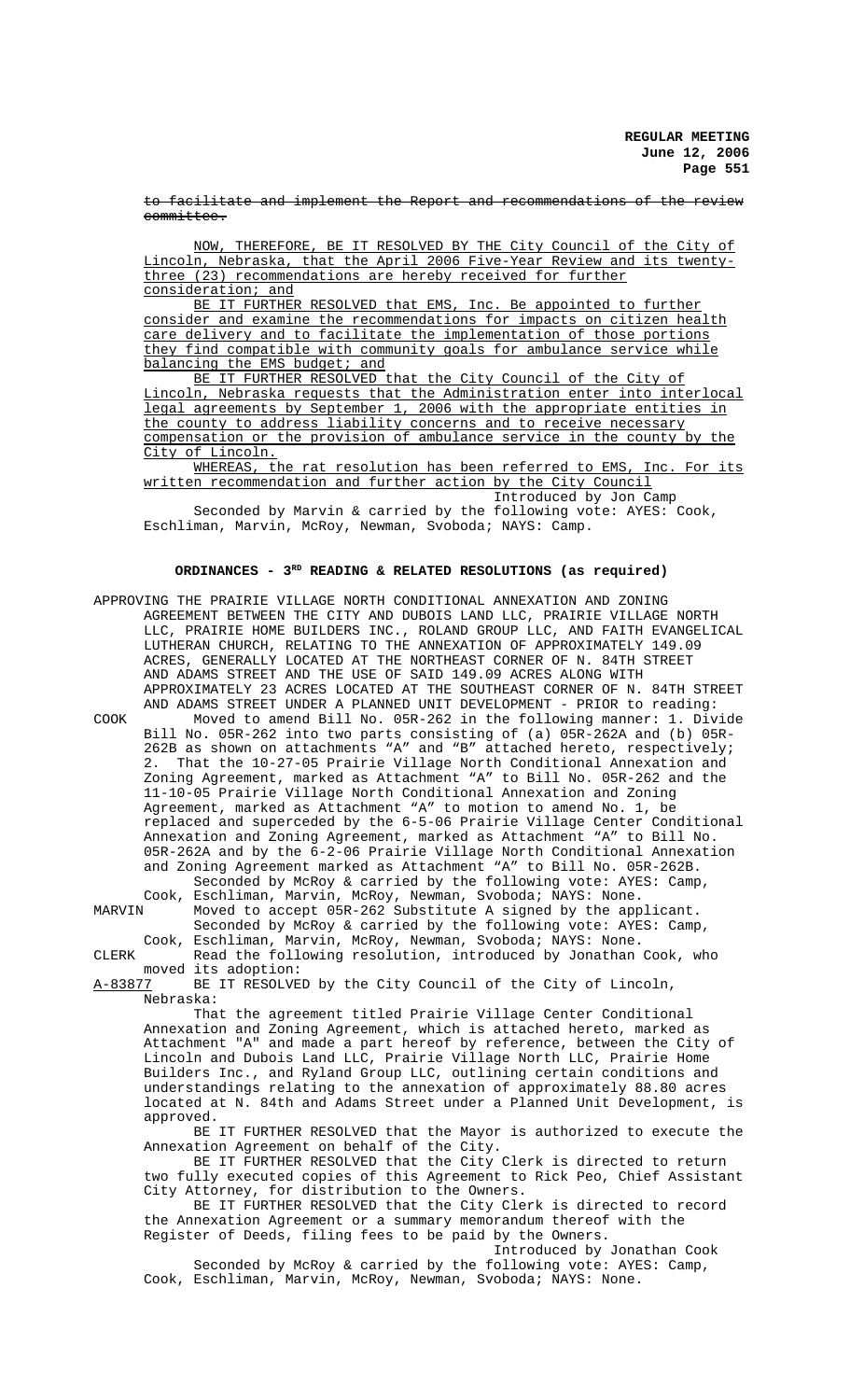MARVIN Moved to accept 05R-262 Substitute B by the developer. Seconded by Cook & carried by the following vote: AYES: Camp, Cook, Eschliman, Marvin, McRoy, Newman, Svoboda; NAYS: None.

CLERK Read the following resolution, introduced by Jonathan Cook, who moved its adoption:<br>A-83878 BE IT RESOLVE

BE IT RESOLVED by the City Council of the City of Lincoln, Nebraska:

That the agreement titled Prairie Village North Conditional Annexation and Zoning Agreement, which is attached hereto, marked as Attachment "A" and made a part hereof by reference, between the City of Lincoln and Dubois Land LLC, Prairie Village North LLC, Prairie Home Builders Inc., and Ryland Group LLC, outlining certain conditions and understandings relating to the annexation of approximately 60.29 acres along with approximately 23 acres located at the southeast corner of N. 84th and Adams Street under a Planned Unit Development, is approved. BE IT FURTHER RESOLVED that the Mayor is authorized to execute the

Annexation Agreement on behalf of the City.

BE IT FURTHER RESOLVED that the City Clerk is directed to return two fully executed copies of this Agreement to Rick Peo, Chief Assistant City Attorney, for distribution to the Owners.

BE IT FURTHER RESOLVED that the City Clerk is directed to record the Annexation Agreement or a summary memorandum thereof with the Register of Deeds, filing fees to be paid by the Owners.

Introduced by Jonathan Cook Seconded by McRoy & carried by the following vote: AYES: Camp, Cook, Eschliman, Marvin, McRoy, Newman, Svoboda; NAYS: None.

- ANNEXATION 05013 AMENDING THE LINCOLN CORPORATE LIMITS MAP BY ANNEXING APPROXIMATELY 149.09 ACRES OF PROPERTY GENERALLY LOCATED AT NORTH 84TH STREET AND ADAMS STREET - CLERK read an ordinance, introduced by Robin Eschliman, amending the Lincoln Corporate Limits Map by annexing approximately 149.09 acres of property generally located at North 84th Street and Adams Street, the third time.<br>ESCHLIMAN Moved to pass the ordinance as rea
	- Moved to pass the ordinance as read.

Seconded by McRoy & carried by the following vote: AYES: Camp, Cook, Eschliman, Marvin, McRoy, Newman, Svoboda; NAYS: None. The ordinance, being numbered **#18735**, is recorded in Ordinance Book #25, Page

APPROVING THE HIGHWAY 77 & WARLICK BOULEVARD CONDITIONAL ANNEXATION AND ZONING AGREEMENT AND AUTHORIZING THE ISSUANCE OF A WATER REVENUE OBLIGATION AND HIGHWAY ALLOCATION OBLIGATION TO EVIDENCE CERTAIN OF THE CITY'S OBLIGATIONS UNDER THE AGREEMENT - PRIOR to reading:

MCROY Moved to amend Bill No. 06-78 as follows: 1. That the May 25, 2006 Highway 77 & Warlick Boulevard Conditional Annexation and Zoning Agreement, which is attached hereto marked as Exhibit "C" replace and supercede the May 11, 2006 Highway 77 & Warlick Boulevard Conditional Annexation and Zoning Agreement attached to Bill No. 06-78 as Exhibit  $"C"$ .

Seconded by Svoboda & carried by the following vote: AYES: Camp, Cook, Eschliman, Marvin, McRoy, Newman, Svoboda; NAYS: None.<br>MARVIN Moved to pass the ordinance as amended.

Moved to pass the ordinance as amended.

Seconded by Svoboda & carried by the following vote: AYES: Camp, Cook, Eschliman, Marvin, McRoy, Newman, Svoboda; NAYS: None. The ordinance, being numbered **#18736**, is recorded in Ordinance Book #25, Page

ANNEXATION 05014 - AMENDING THE LINCOLN CORPORATE LIMITS MAP BY ANNEXING APPROXIMATELY 463.8 ACRES OF PROPERTY GENERALLY LOCATED AT SOUTH FOLSOM STREET AND WEST DENTON ROAD - CLERK read an ordinance, introduced by Robin Eschliman, vacating the east/west alley in Block 121, Original Lincoln, bounded by  $12$ ,  $13^{\text{th}}$ , K Streets and Lincoln Mall, and retaining title thereto in the City of Lincoln, Lancaster County, Nebraska, the

third time.<br>ESCHLIMAN Moved Moved to pass the ordinance as read.

Seconded by Marvin & carried by the following vote: AYES: Camp, Cook, Eschliman, Marvin, McRoy, Newman, Svoboda; NAYS: None.

The ordinance, being numbered **#18737**, is recorded in Ordinance Book #25, Page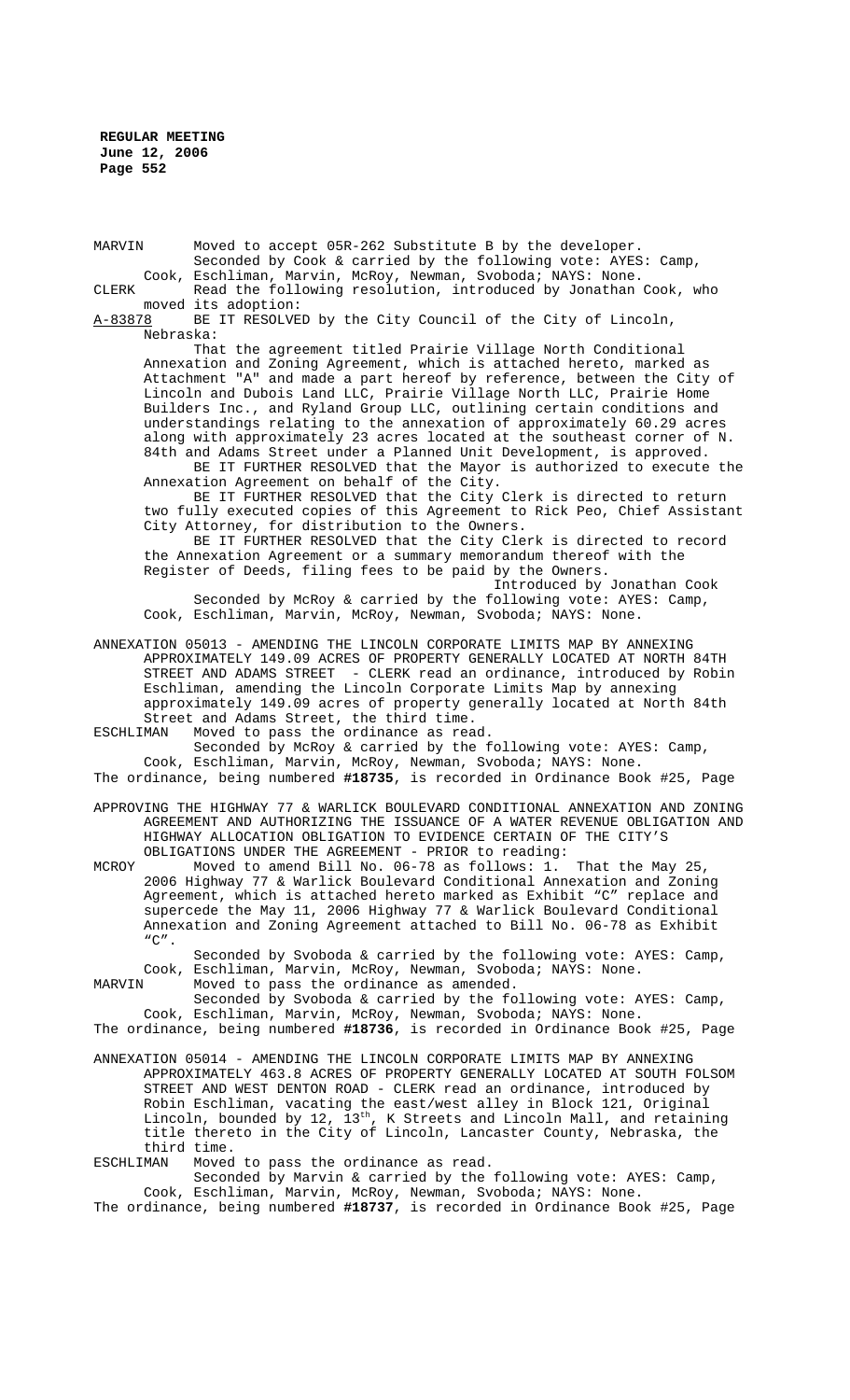- CHANGE OF ZONE 05061 APPLICATION OF RIDGE DEVELOPMENT AND SOUTHVIEW INC. FOR A CHANGE OF ZONE FROM AG AGRICULTURAL DISTRICT AND AGR AGRICULTURAL RESIDENTIAL DISTRICT TO B-2 PLANNED NEIGHBORHOOD BUSINESS DISTRICT ON PROPERTY GENERALLY LOCATED AT SOUTH FOLSOM STREET AND WEST DENTON ROAD - PRIOR to reading:<br>SVOBODA Moved to am
- SVOBODA Moved to amend Bill No. 06-74 as follows: 1. On page 6, lines 16 & 17, delete the words "as set forth in their application (including the Southwest Village P.U.D. General Notes and Southview Village P.U.D. Site Plan, General Site Notes)" and insert in lieu thereof the following: attached hereto marked as Attachment "A" and incorporated herein by reference.; 2. That the Development Plan attached hereto marked as Attachment "A" be adopted and included as Attachment "A" to Bill No. 06- 74.

Seconded by Marvin & carried by the following vote: AYES: Camp, Cook, Eschliman, Marvin, McRoy, Newman, Svoboda; NAYS: None.

CLERK Read an ordinance, introduced by Robin Eschliman, amending the Lincoln Zoning District Maps attached to and made a part of Title 27 of the Lincoln Municipal Code, as provided by Section 27.05.020 of the Lincoln Municipal Code, by changing the boundaries of the districts established and shown thereon, the third time.<br>ESCHLIMAN Moved to pass the ordinance as amended.

Moved to pass the ordinance as amended.

Seconded by McRoy & carried by the following vote: AYES: Camp, Cook, Eschliman, Marvin, McRoy, Newman, Svoboda; NAYS: None. The ordinance, being numbered **#18738**, is recorded in Ordinance Book #25, Page

CHANGE OF ZONE 05062 - APPLICATION OF RIDGE DEVELOPMENT AND SOUTHVIEW INC. FOR A CHANGE OF ZONE FROM AG AGRICULTURAL DISTRICT AND AGR AGRICULTURAL RESIDENTIAL DISTRICT TO R-3 AND R-4 RESIDENTIAL DISTRICTS ON PROPERTY GENERALLY LOCATED AT SOUTH FOLSOM STREET AND WEST DENTON ROAD - CLERK read an ordinance, introduced by Robin Eschliman, Read an ordinance, introduced by Robin Eschliman, amending the Lincoln Zoning District Maps attached to and made a part of Title 27 of the Lincoln Municipal Code, as provided by Section 27.05.020 of the Lincoln Municipal Code, by changing the boundaries of the districts established and shown thereon, the third time.

ESCHLIMAN Moved to pass the ordinance as read.

Seconded by Marvin & carried by the following vote: AYES: Camp, Cook, Eschliman, Marvin, McRoy, Newman, Svoboda; NAYS: None. The ordinance, being numbered **#18739**, is recorded in Ordinance Book #25, Page

# **PETITIONS AND COMMUNICATIONS**

- SETTING THE HEARING DATE OF MONDAY, JUNE 26, 2006 AT 5:30 P.M. FOR THE APPLICATION OF IRIE, INC. DBA DOC'S PLACE FOR AN ADDITION OF THE MAIN FLOOR OF A 5 STORY IRREGULAR SHAPED BUILDING APPROXIMATELY 50' X 50' INCLUDING SIDEWALK CAFÉ' APPROXIMATELY 15' X 36' TO PREMISE AT 140 N. 8TH STREET, SUITE 150 - CLERK read the following resolution, introduced by Ken Svoboda, who moved its adoption:<br>A-83879 BE IT RESOLVED by the City Cour
- A-83879 BE IT RESOLVED by the City Council, of the City of Lincoln, that a hearing date is hereby set for Mon., June 26, 2006 at 5:30 p.m. or as soon thereafter as possible in the City Council Chambers, County-City Building, 555 S. 10<sup>th</sup> St., Lincoln, NE, for Application of Irie, Inc. dba Doc's Place for an addition to premise to main floor of 5 story irregular shaped building approximately 50' x 50', including sidewalk café approximately 15' x 36' located at 140 N.  $8<sup>th</sup>$  Street, Suite 150. If the Police Dept. is unable to complete the investigation by said time, a new hearing date will be set.

Introduced by Ken Svoboda Seconded by Marvin & carried by the following vote: AYES: Camp, Cook, Eschliman, Marvin, McRoy, Newman, Svoboda; NAYS: None.

THE FOLLOWING HAVE BEEN REFERRED TO THE PLANNING DEPT.:

Change of Zone 06023 - App. of Director of Planning Dept. to amend Title 27 of the LMC to increase application fees. Amending Chapter 27.80. Change of Zone 06039 - App. of Director of Planning Dept. to allow outdoor dining when associated with a restaurant in the front yard of the O-3, B-1, B-2, B-3, B-4, B-5, H-1, H-2, H-3, H-4, I-1. I-2 and I-3 zoning districts. Amend where patios and paved terraces are allowed in the front yard in Sec. 27.72.100. Amend Sec. 27.71.115 to allow canopies in the front yard in the O-3, B-3, B-5, H-4, I-2 & I-3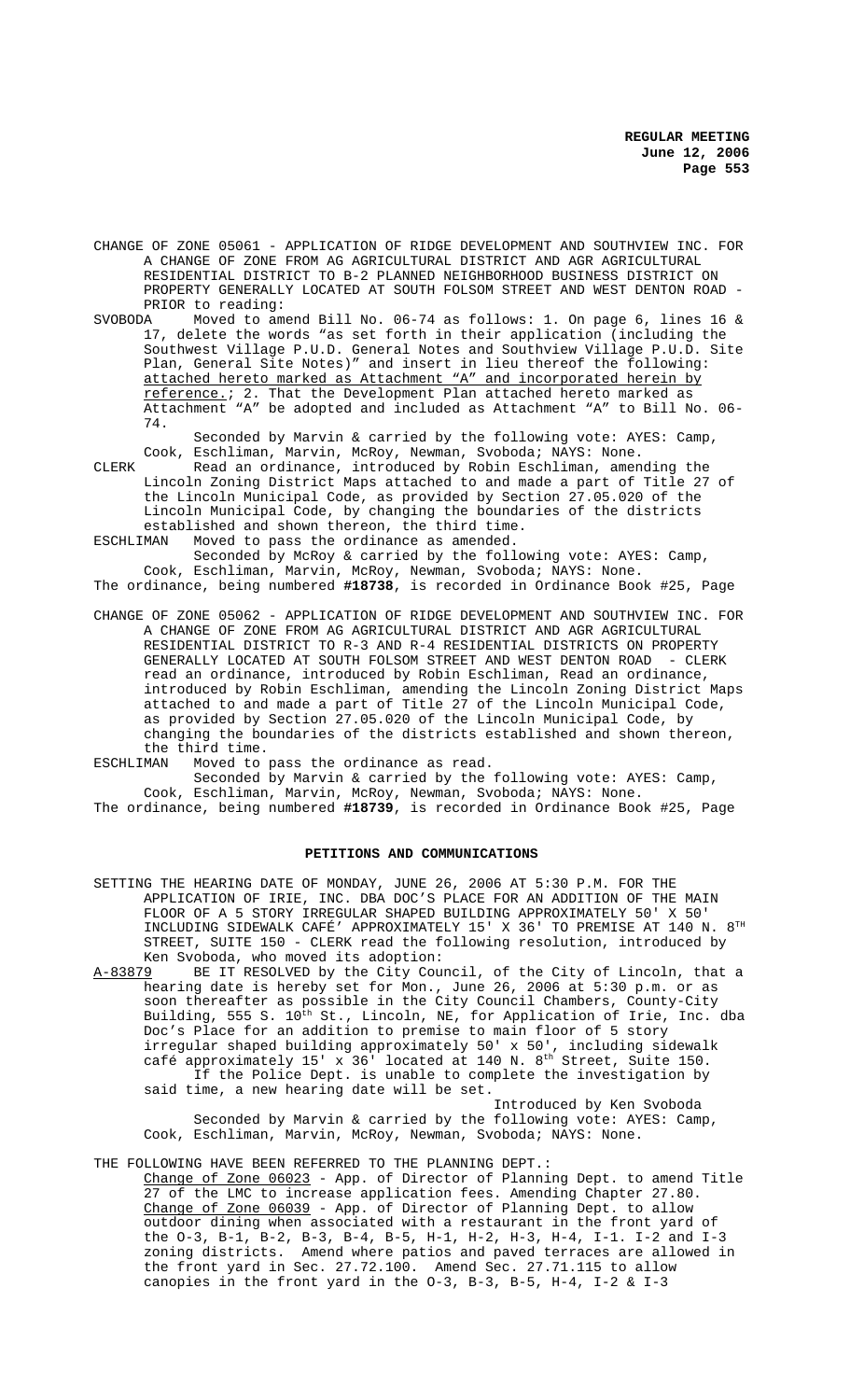districts. Amend Sec. 27.03 to add a definition for outdoor dining. Amend Sec. 27.71.030 to add the O-3 district. Amend Sec. 27.27.070 to require the entire front yard to be landscaped, except for necessary paving of walkways and driveways to reach parking and loading areas, provided that any driveway in the front yard shall be substantially perpendicular to the street and shall not have wider than 30 feet. Amend Chapter 27.67 - Parking to exempt outdoor dining off-street parking requirements. Special Permit 06036 - App. of Verizon Wireless LLC for a wireless antenna, on property between N.  $50^{\rm th}$  & N.  $56^{\rm th}$  Streets and Madison and Huntington Avenues. Special Permit 06037 - App. of Al Scribner for expansion of a nonconforming use to build an addition onto the existing church on property located at S. 6<sup>th</sup> St. & D St.

### **REPORTS OF CITY OFFICERS**

- CLERK'S LETTER AND MAYOR'S APPROVAL OF ORDINANCES & RESOLUTIONS PASSED BY COUNCIL ON JUNE 5, 2006 - CLERK presented said report which was placed on file in the Office of the City Clerk.
- LINCOLN WATER & WASTEWATER SYSTEM RECAPITULATION OF DAILY CASH RECEIPTS FOR MAY 2006 - CLERK presented said report which was placed on file in the Office of the City Clerk. **(8-71)**

INVESTMENT OF FUNDS FOR THE QUARTER ENDING FEBRUARY 28, 2006 - CLERK read the following resolution, introduced by Ken Svoboda, who moved its adoption: BE IT HEREBY RESOLVED BY THE CITY COUNCIL of the City of Lincoln, Nebraska:

That the attached list of investments be confirmed and approved, and the City Treasurer is hereby directed to hold said investments until maturity unless otherwise directed by the City Council.

Introduced by Ken Svoboda Seconded by Marvin & carried by the following vote: AYES: Camp, Cook, Eschliman, Marvin, McRoy, Newman, Svoboda; NAYS: None.

APPOINTING JANICE DRIESBACH TO THE PARKS AND RECREATION ADVISORY BOARD TO FILL AN UNEXPIRED THREE-YEAR TERM EXPIRING APRIL 27, 2007 - CLERK read the following resolution, introduced by Annette McRoy, who moved its

adoption:<br><u>A-86881</u> BE BE IT RESOLVED by the City Council of the City of Lincoln, Nebraska:

That the appointment of Janice Driesbach to the Parks and Recreation Advisory Board to fill an unexpired three-year term expiring April 27, 2007, is hereby approved.

Introduced by Annette McRoy Seconded by Marvin & carried by the following vote: AYES: Camp, Cook, Eschliman, Marvin, McRoy, Newman, Svoboda; NAYS: None.

REAPPOINTING DENNIS SCHEER TO THE PARKS AND RECREATION ADVISORY BOARD FOR A THREE-YEAR TERM EXPIRING APRIL 27, 2008 - CLERK read the following resolution, introduced by Annette McRoy, who moved its adoption:

A-83882 BE IT RESOLVED by the City Council of the City of Lincoln, Nebraska:

That the reappointment of Dennis Scheer to the Parks and Recreation Advisory Board for a three-year term expiring April 27, 2008, is hereby approved.

Introduced by Annette McRoy Seconded by Marvin & carried by the following vote: AYES: Camp, Cook, Eschliman, Marvin, McRoy, Newman, Svoboda; NAYS: None.

REAPPOINTING PATRICIA A. OWEN, MICHELLE ZUHLKE, AND RITA COX TO THE GOVERNMENT ACCESS AND INFORMATION COMMITTEE FOR ONE-YEAR TERMS EXPIRING JANUARY 1, 2007 - CLERK read the following resolution, introduced by Annette McRoy, who moved its adoption:

A-83883 BE IT RESOLVED by the City Council of the City of Lincoln, Nebraska:

That the reappointment of Patricia A. Owen, Michelle Zuhlke, and Rita Cox to the Government Access and Information Committee for one-year terms expiring January 1, 2007, is hereby approved. Introduced by Annette McRoy

Seconded by Marvin & carried by the following vote: AYES: Camp, Cook, Eschliman, Marvin, McRoy, Newman, Svoboda; NAYS: None.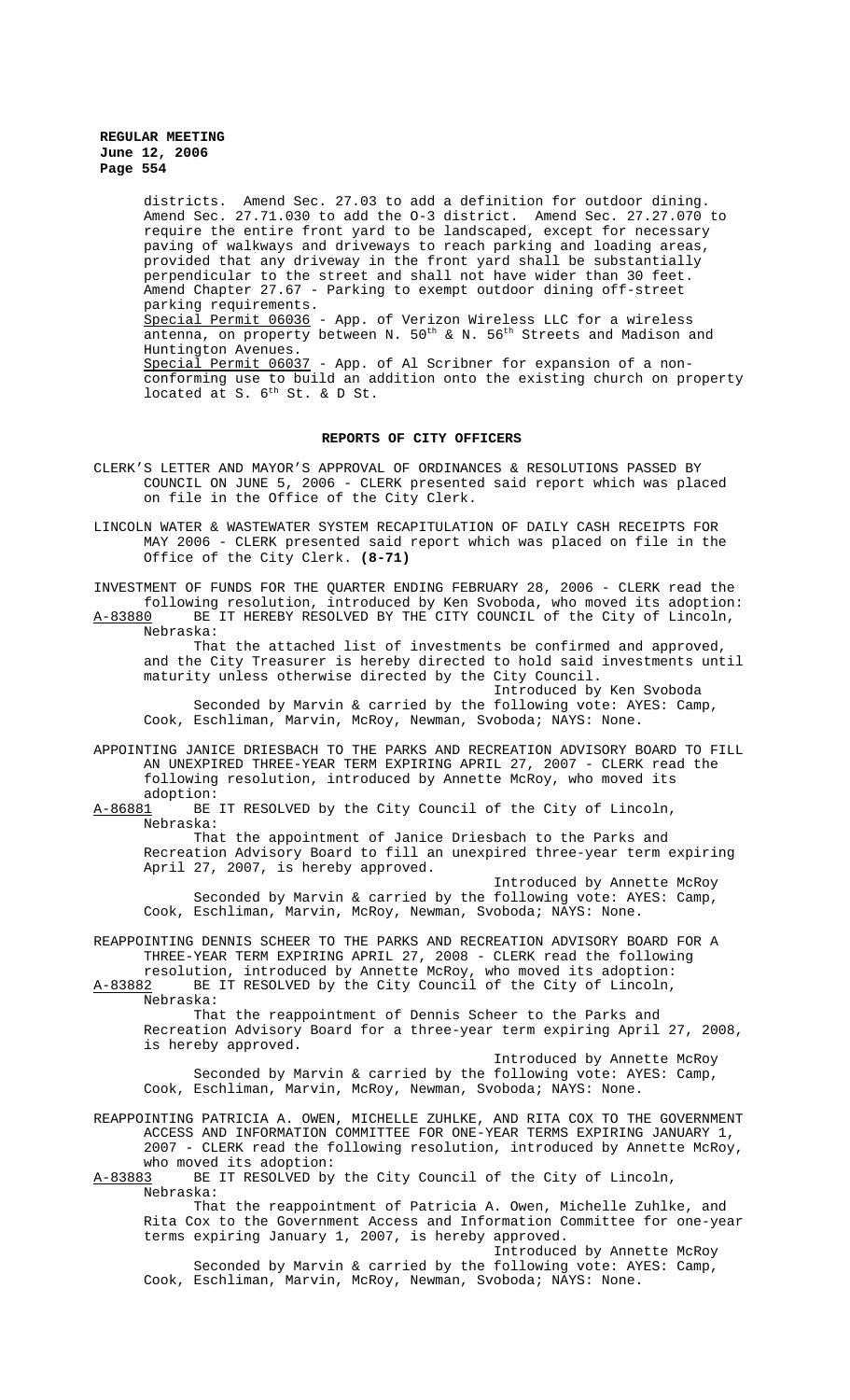ASSESSING SPECIAL TAXES FOR THE COSTS OF THE IMPROVEMENTS IN THE NORTH 27TH STREET IMPROVEMENT MAINTENANCE DISTRICT AND SETTING THE INTEREST RATE OF 6.05% - CLERK read the following resolution, introduced by Ken Svoboda,

who moved its adoption:<br>A-83884 BE IT RESOLVED by BE IT RESOLVED by the City Council of the City of Lincoln, Nebraska, that:

The special taxes assessed June 5, 2006, to pay the costs of the improvements in the North 27<sup>th</sup> Street Maintenance Business Improvement District are hereby levied and shall bear interest at 6.05% and that the period of time in which the assessments are to be paid shall be one (1) year.

Introduced by Ken Svoboda Seconded by Marvin & carried by the following vote: AYES: Camp, Cook, Eschliman, Marvin, McRoy, Newman, Svoboda; NAYS: None.

- REPORT OF CITY TREASURER OF FRANCHISE TAX FOR THE MONTH OF MARCH & APRIL, 2006 FROM AQUILA - CLERK presented said report which was placed on file in the Office of the City Clerk. **(16-1)**
- REPORT OF CITY TREASURER OF FRANCHISE TAX FOR THE FIRST QUARTER, JANUARY MARCH 31, 2006 FROM TIME WARNER CABLE - CLERK presented said report which was placed on file in the Office of the City Clerk. **(41-2518A)**
- REPORT OF CITY TREASURER OF TELECOMMUNICATIONS OCCUPATION TAX FOR THE QUARTER JAN.- MAR., 2006: NETIFICE, ACCESSLINE, OPEX, IDT, AIR CELL, T-MOBILE CENTRAL, FAST PHONES OF NEBRASKA, TELENATIONAL, SOUTHWEST, RELIANCE COMM. INTL.; MARCH, 2006: EARTHLINK, COVISTA, TELECORP., NETWORK BILLING SYSTEMS, 306NETWORKS(USA), GUARANTEED PHONE SERVICE, TWC INFO SERVICES OF NE, NEW CINGULAR, ALLTEL COMM. OF NEBRASKA, ALLTEL, ALLTEL NEBRASKA INC., ALLTEL SYSTEMS OF THE MIDWEST, CRICKET, AT&T COMM OF MIDWEST, USCOC OF GREATER IOWA, NEBRASKA TECHNOLOGY & TELECOMM. VOICECOM, XO COMM., ENHANCED, BUSINESS TELECOM, TRACFONE, CINCINNATI BELL, PNG, PRIMUS, INTELLICALL OPERATOR SERVICES, MCLEOD USA, UCN, BROADWING, WHO'S CALLING, ONSTAR, ADVANCED TEL, VIRGIN MOBILE USA, TRANS NATIONAL COMM. INT'L, ACN, QWEST, GLOBAL CROSSING, VERIZON SELECT SERVICES, BELL ATLANTIC, USCOC OF NE/KS, BROADBAND DYNAMICS, WORKING ASSETS FUNDING, QUANTUM SHIFT, IBM GLOBAL, KDDI AMERICA, TELEPLUS WIRELESS, BUSINESS PRODUCTS SOLUTIONS, NORSTAN NETWORK; APRIL 2006: SPRINT SPECTRUM, GUARANTEED PHONE SERVICE, NETWORK BILLING SYSTEMS, ACCERIS MANAGEMENT & ACQUISITION LLC, NEXTEL WEST, 36ONETWORKS, LIGHTYEAR NETWORK SOLUTIONS, LONG DISTANCE, BT AMERICAS, GLOBALCOM, GTC TELECOM, ZONE TELECOM, LDMI, NOS, AFFINITY NETWORK, ACCERIS, TRI-M, NOSVA, EXCEL, VARTEC , ATS, SPRINT, NEXTEL, D&D, TWC INFO SERVICES OF NE, MCI WORLDCOM - CLERK presented said report which was placed on file in the Office of the City Clerk. **(20)**

### ORDINANCES - 1<sup>st</sup> READING & RELATED RESOLUTIONS

- APPROVING THE HIGHLAND VIEW CONDITIONAL ANNEXATION AND ZONING AGREEMENT BETWEEN THE CITY AND HIGHLANDS PRAIRIE VILLAGE LLC, RELATING TO THE ANNEXATION OF APPROXIMATELY 154.77 ACRES OF PROPERTY GENERALLY LOCATED AT N.W. 12TH STREET AND W. ALVO ROAD.
- ANNEXATION 05004 AMENDING THE LINCOLN CORPORATE LIMITS MAP BY ANNEXING APPROXIMATELY 50 ACRES OF PROPERTY GENERALLY LOCATED WEST OF N.W. 12TH STREET BETWEEN HIGHWAY 34 AND W. ALVO ROAD - CLERK read an ordinance, introduced by Ken Svoboda, annexing and including the below described land as part of the City of Lincoln, Nebraska and amending the Corporate Limits Map attached to and made a part of Ordinance No. 18208, to reflect the extension of the corporate limits boundary of the City of Lincoln, Nebraska established an shown thereon, the first time.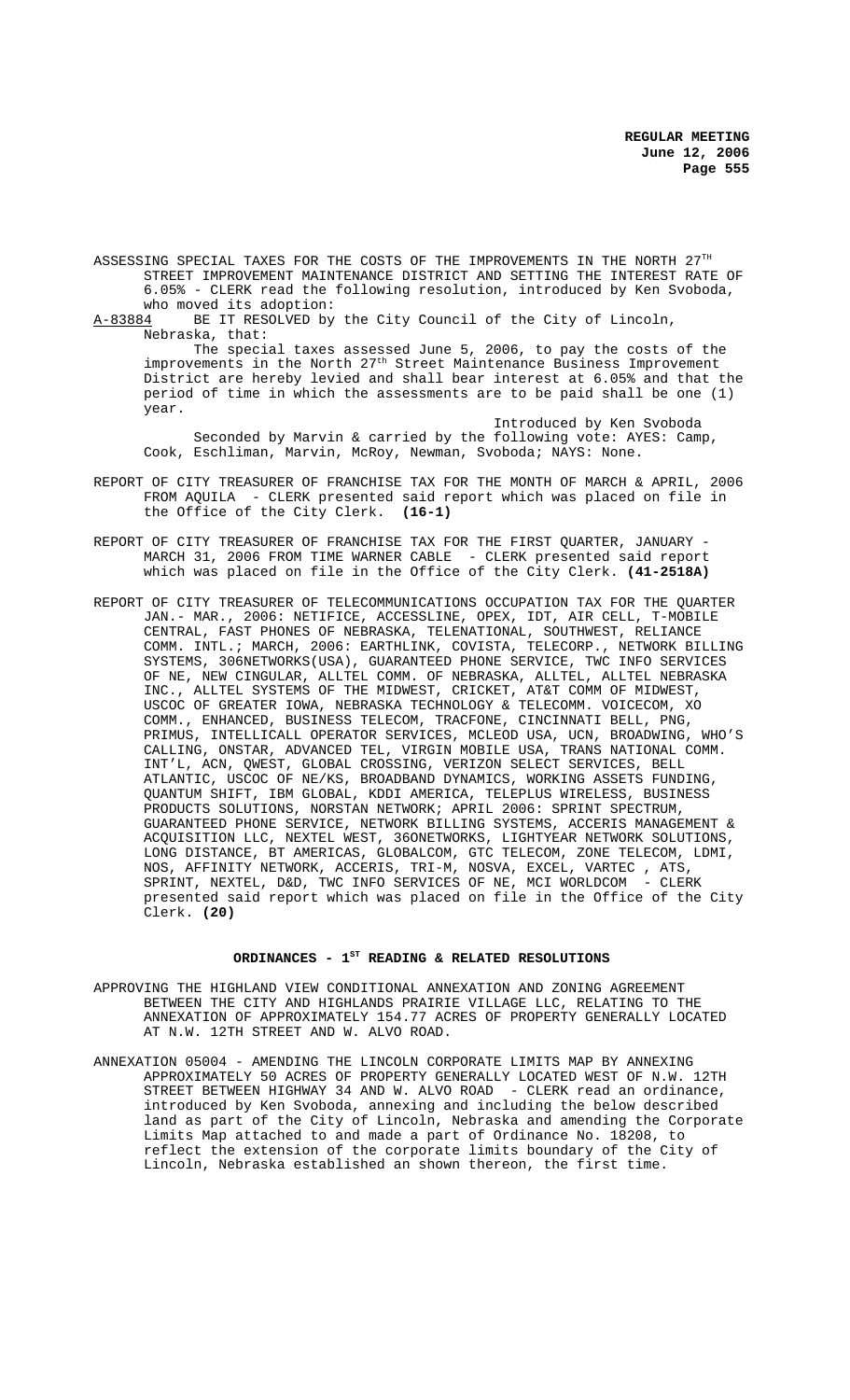- CHANGE OF ZONE 05022 APPLICATION OF PRAIRIE HOMES FOR A CHANGE OF ZONE FROM AG AGRICULTURAL DISTRICT TO R-3 RESIDENTIAL DISTRICT ON PROPERTY GENERALLY LOCATED WEST OF N.W. 12TH STREET BETWEEN HIGHWAY 34 AND W. ALVO ROAD - CLERK read an ordinance, introduced by Ken Svoboda, amending the Lincoln Zoning District Maps attached to and made a part of Title 27 of the Lincoln Municipal Code, as provided by Section 27.05.020 of the Lincoln Municipal Code, by changing the boundaries of the districts established and shown thereon, the first time.
- ANNEXATION 06008 AMENDING THE LINCOLN CORPORATE LIMITS MAP BY ANNEXING APPROXIMATELY 3.0 ACRES OF PROPERTY GENERALLY LOCATED NORTHEAST OF THE INTERSECTION OF SOUTH 80TH STREET AND AMBER HILL ROAD - CLERK read an ordinance, introduced by Ken Svoboda, annexing and including the below described land as part of the City of Lincoln, Nebraska and amending the Corporate Limits Map attached to and made a part of Ordinance No. 18208, to reflect the extension of the corporate limits boundary of the City of Lincoln, Nebraska established and shown thereon, the first time.
- AMENDING CHAPTER 10.10 OF THE LINCOLN MUNICIPAL CODE RELATING TO ACCIDENTS AND ACCIDENT REPORTS BY REPEALING SECTIONS 10.10.010, 10.10.020 AND 10.10.030, RELATING TO LEAVING THE SCENE OF ACCIDENTS, BECAUSE LEGISLATIVE CHANGES IN STATE STATUTE PENALTIES EXCEED THE CITY'S STATUTORY AUTHORITY; AND AMENDING SECTION 10.10.040 TO REQUIRE DRIVERS TO IMMEDIATELY REPORT TO POLICE DAMAGE TO TRAFFIC CONTROL DEVICES AND PUBLIC UTILITY FIXTURES FOR PROTECTION OF PUBLIC SAFETY AND WELFARE; AND ESTABLISHING AN EFFECTIVE DATE OF JULY 14, 2006 - CLERK read an ordinance, introduced by Ken Svoboda, amending Chapter 10.10 of the Lincoln Municipal Code relating to Accidents and Accident Reports by repealing Sections 10.10.010, 10.10.020, and 10.10.030 relating to leaving the scene of accidents because legislative changes in state statute penalties exceed the City's statutory authority, amending Section 10.10.040 to require drivers to immediately report to police damage to traffic control devices and public utility fixtures for protection of public safety and welfare; repealing Section 10.10.040 of the Lincoln Municipal Code as hitherto existing; and establishing an effective date of July 14, 2006, the first time.
- AMENDING SECTIONS 10.16.030 AND 10.16.040 OF THE LINCOLN MUNICIPAL CODE BY AMENDING PENALTY PROVISIONS FOR DRIVING UNDER THE INFLUENCE AND REFUSAL TO SUBMIT TO ALCOHOL TESTING TO CONFORM WITH CHANGES MADE IN STATE STATUTES AS REQUIRED BY LAW; AND ESTABLISHING AN EFFECTIVE DATE OF JULY 14, 2006 - CLERK read an ordinance, introduced by Ken Svoboda, amending Sections 10.16.030 and 10.16.040 of the Lincoln Municipal Code by amending penalty provisions for driving under the influence and refusal to submit to alcohol testing to conform with changes made in state statutes required by law; repealing Sections 10.16.030 and 10.16.040 of the Lincoln Municipal Code as hitherto existing; and establishing an effective date of July 14, 2006, the first time.
- AMENDING SECTIONS 10.06.110 AND 10.06.120 OF THE LINCOLN MUNICIPAL CODE RELATING TO ISSUING CITATIONS AND PAYMENT OF FINES AND COSTS, RESPECTIVELY, BY REPEALING REFERENCE TO EQUIPMENT VIOLATIONS UNDER CHAPTER 10.22 BEING PROCESSED BY THE VIOLATIONS BUREAU AND TO MAINTAIN CONSISTENCY WITH STATE STATUTE AND OTHER RULES OF THE ROAD - CLERK read an ordinance, introduced by Ken Svoboda, amending Sections 10.06.110 and 10.06.120 of the Lincoln Municipal Code relating to Issuing Citations and Payment of Fines and Costs, respectively, by repealing reference to equipment violations under Chapter 10.22 being processed by the Violations Bureau and to maintain consistency with state statute and other Rules of the Road; and repealing Sections 10.06.110 and 10.06.120 of the Lincoln Municipal Code as hitherto existing, the first time.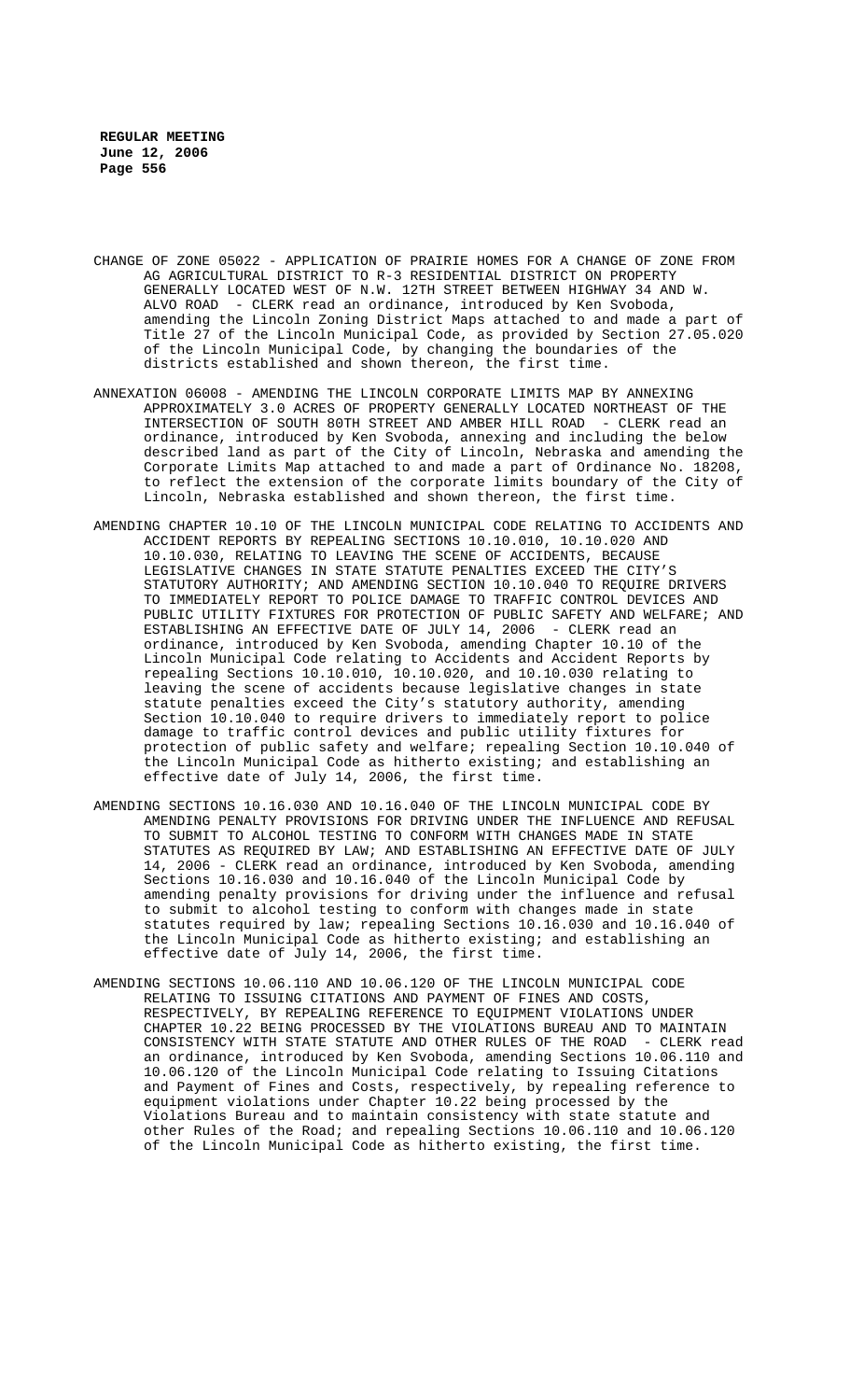# **ORDINANCES - 3RD READING & RELATED RESOLUTIONS (as required)**

- APPROVING A THIRTEEN-MONTH LEASE AGREEMENT BETWEEN THE CITY AND THE WYNNE TRANSPORT SERVICES, INC. FOR THE LEASE OF SPACE BY THE LINCOLN AREA AGENCY ON AGING FOR ITS LINCOLN INFORMATION FOR THE ELDERLY (LIFE) GENEVA MEDICAID WAIVER PROGRAM AT 209 S. 10TH STREET, GENEVA, NE CLERK read an ordinance, introduced by Dan Marvin, accepting and approving a Lease Agreement between the City of Lincoln and Wynne Transport Service, Inc. For the lease of office space by the Lincoln Area Agency on Aging for its Lincoln Information For the Elderly (LIFE) Geneva Medicaid Waiver Program at 209 S.  $10^{\rm th}$  Street, Geneva, NE for a thirteen month term from May 1, 2006 through May 31, 2007, the third time.
- MARVIN Moved to pass the ordinance as read. Seconded by Svoboda & carried by the following vote: AYES: Camp, Cook, Eschliman, Marvin, McRoy, Newman, Svoboda; NAYS: None. The ordinance, being numbered **#18740**, is recorded in Ordinance Book #25, Page
- 
- APPROVING A THIRTEEN-MONTH LEASE AGREEMENT BETWEEN THE CITY AND THE POLK SENIOR CENTER FOR THE LEASE OF SPACE BY THE LINCOLN AREA AGENCY ON AGING FOR ITS LINCOLN INFORMATION FOR THE ELDERLY (LIFE) MEDICAID WAIVER PROGRAM AT 230 NORTH MAIN STREET, POLK, NE - CLERK read an ordinance, introduced by Dan Marvin, accepting and approving a Lease Agreement between the City of Lincoln and Polk Senior Center for the lease of office space by the Lincoln Area Agency on Aging for its Lincoln Information For the Elderly (LIFE) Medicaid Waiver Program at the Polk Senior Center, 230 N,. Main Street, Polk, NE, for a thirteen month term
- from May 1, 2006 through May 31, 2007, the third time.<br>MARVIN Moved to pass the ordinance as read. Moved to pass the ordinance as read. Seconded by Svoboda & carried by the following vote: AYES: Camp, Cook, Eschliman, Marvin, McRoy, Newman, Svoboda; NAYS: None.
- The ordinance, being numbered **#18741**, is recorded in Ordinance Book #25, Page
- APPROVING THE GRAND TERRACE CONDITIONAL ANNEXATION AND ZONING AGREEMENT BETWEEN THE CITY AND DUBOIS LLC AND CLARENDON HILLS ROAD IMPROVEMENT DISTRICT, RELATING TO THE ANNEXATION OF APPROXIMATELY 70 ACRES OF PROPERTY GENERALLY LOCATED WEST OF SOUTH 84TH STREET AND SOUTH OF HIGHWAY 2 - CLERK read the following resolution, introduced by Dan Marvin, who moved its adoption:<br>A-83885 BE IT RESOLVED by the Cit

BE IT RESOLVED by the City Council of the City of Lincoln, Nebraska:

That the agreement titled Grand Terrace Conditional Annexation and Zoning Agreement, which is attached hereto, marked as Attachment "A" and made a part hereof by reference, between the City of Lincoln and Dubois,<br>LLC, and Clarendon Hills Road Improvement District, outlining certain and Clarendon Hills Road Improvement District, outlining certain conditions and understandings relating to the annexation of approximately 70 acres of property generally located west of S. 84th Street and south of Highway 2, is approved.

BE IT FURTHER RESOLVED that the Mayor is authorized to execute the Annexation Agreement on behalf of the City.

BE IT FURTHER RESOLVED that the City Clerk is directed to return two fully executed copies of this Agreement to Rick Peo, Chief Assistant City Attorney, for distribution to the Owner.

BE IT FURTHER RESOLVED that the City Clerk is directed to record the Annexation Agreement or a summary memorandum thereof with the Register of Deeds, filing fees to be paid by the Owner.

Introduced by Dan Marvin

Seconded by Svoboda & carried by the following vote: AYES: Camp, Cook, Eschliman, Marvin, McRoy, Newman, Svoboda; NAYS: None.

ANNEXATION 06001 - AMENDING THE LINCOLN CORPORATE LIMITS MAP BY ANNEXING APPROXIMATELY 70 ACRES OF PROPERTY GENERALLY LOCATED AT SOUTH 84TH STREET AND HIGHWAY 2 - CLERK read an ordinance, introduced by Dan Marvin, annexing and including the below described land as part of the City of Lincoln, Nebraska and amending the Corporate Limits Map attached to and made a part of Ordinance No. 18208, to reflect the extension of the corporate limits boundary of the City of Lincoln, Nebraska

established and shown thereon, the third time.<br>MARVIN Moved to pass the ordinance as read. Moved to pass the ordinance as read.

Seconded by Camp & carried by the following vote: AYES: Camp,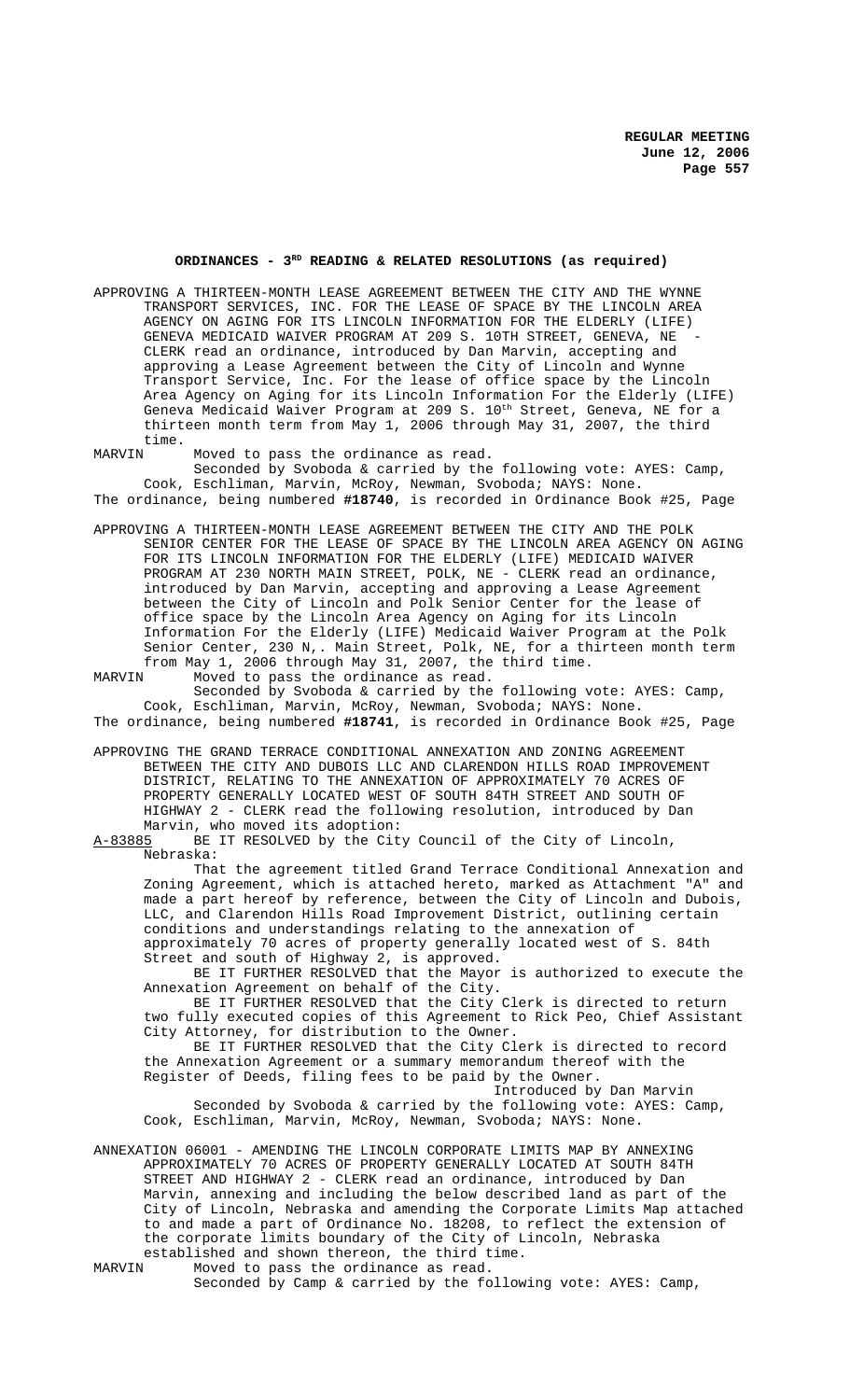Cook, Eschliman, Marvin, McRoy, Newman, Svoboda; NAYS: None. The ordinance, being numbered **#18742**, is recorded in Ordinance Book #25, Page

CHANGE OF ZONE 06001 - APPLICATION OF DUBOIS, LLC, FOR A CHANGE OF ZONE FROM AG AGRICULTURAL DISTRICT TO R-3 RESIDENTIAL DISTRICT ON PROPERTY GENERALLY LOCATED AT SOUTH 84TH STREET AND HIGHWAY 2.(RELATED ITEMS: 06R-104, 06-79, 06-80) - CLERK read an ordinance, introduced by Dan Marvin, amending the Lincoln Zoning District Maps attached to and made a part of Title 27 of the Lincoln Municipal Code, as provided by Section 27.05.020 of the Lincoln Municipal Code, by changing the boundaries of the districts established and shown thereon, the third time.<br>MARVIN Moved to pass the ordinance as read Moved to pass the ordinance as read.

Seconded by Svoboda & carried by the following vote: AYES: Camp, Cook, Eschliman, Marvin, McRoy, Newman, Svoboda; NAYS: None. The ordinance, being numbered **#18743**, is recorded in Ordinance Book #25, Page

ANNEXATION 06007 - AMENDING THE LINCOLN CORPORATE LIMITS MAP BY ANNEXING APPROXIMATELY 78.03 ACRES OF PROPERTY GENERALLY LOCATED AT NORTH 14TH STREET AND FLETCHER AVENUE. (RELATED ITEMS: 06-81, 06-82) - CLERK read an ordinance, introduced by Dan Marvin, annexing and including the below described land as part of the City of Lincoln, Nebraska and amending the Corporate Limits Map attached to and made a part of Ordinance No. 18208, to reflect the extension of the corporate limits boundary of the City of Lincoln, Nebraska established and shown thereon, the third time.<br>MARVIN Moved to pass the ordinance as read. Moved to pass the ordinance as read.

Seconded by Svoboda & carried by the following vote: AYES: Camp, Cook, Eschliman, Marvin, McRoy, Newman, Svoboda; NAYS: None. The ordinance, being numbered **#18744**, is recorded in Ordinance Book #25, Page

CHANGE OF ZONE 06026 - APPLICATION OF CHARLESTON HEIGHTS, LLC, FOR A CHANGE OF ZONE FROM AG AGRICULTURAL DISTRICT TO R-3 RESIDENTIAL DISTRICT ON PROPERTY GENERALLY LOCATED AT NORTH 14TH STREET AND FLETCHER AVENUE. (RELATED ITEMS: 06-81, 06-82) - CLERK read an ordinance, introduced by Dan Marvin, amending the Lincoln Zoning District Maps attached to and made a part of Title 27 of the Lincoln Municipal Code, as provided by Section 27.05.020 of the Lincoln Municipal Code, by changing the boundaries of the districts established and shown thereon, the third time.

MARVIN Moved to pass the ordinance as read.

Seconded by Svoboda & carried by the following vote: AYES: Camp, Cook, Eschliman, Marvin, McRoy, Newman, Svoboda; NAYS: None. The ordinance, being numbered **#18745**, is recorded in Ordinance Book #25, Page

ANNEXATION 06006 - AMENDING THE LINCOLN CORPORATE LIMITS MAY BY ANNEXING APPROXIMATELY 1.14 ACRES OF PROPERTY GENERALLY LOCATED AT GLENEAGLE COURT AND LAMMLE CIRCLE - CLERK read an ordinance, introduced by Dan Marvin, annexing and including the below described land as part of the City of Lincoln, Nebraska and amending the Corporate Limits Map attached to and made a part of Ordinance No. 18208, to reflect the extension of the corporate limits boundary of the City of Lincoln, Nebraska

established and shown thereon, the third time.<br>MARVIN Moved to pass the ordinance as read. Moved to pass the ordinance as read.

Seconded by Svoboda & carried by the following vote: AYES: Camp, Cook, Eschliman, Marvin, McRoy, Newman, Svoboda; NAYS: None. The ordinance, being numbered **#18746**, is recorded in Ordinance Book #25, Page

## **REGISTERED TO SPEAK SESSION**

Bill Crawford Topic: Differences between Servant Cab and OmaLink in Omaha. And Public Service Commission. - Mr Crawford was unable to attend this meeting.

**OPEN MICROPHONE SESSION - NONE**